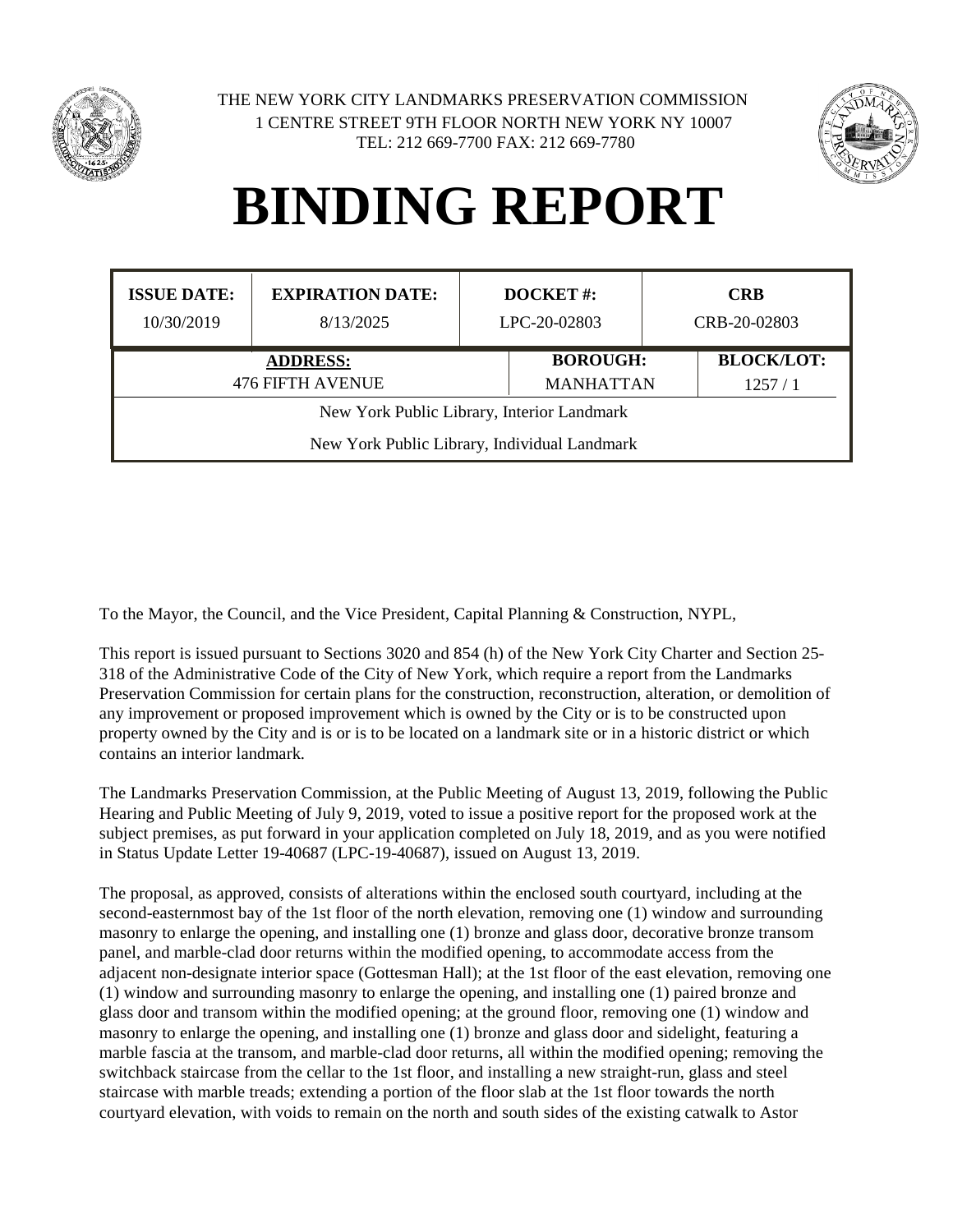Hall; installing five (5) bronze grilles at the existing blind window openings at the basement; at the cellar level, removing a portion of the rubble foundation wall and installing a new opening, featuring a marble portal surround and returns; installing window films at select windows on the north and east elevations; and demolition and construction of interior non-bearing partitions within the modern addition. The proposal was shown on digital presentation slides labeled 1-32, titled "The New York Public Library: Steven A. Schwarzman Building: August 13, 2019", featuring existing condition and historic photographs, renderings, and existing and proposed plans, sections, and details, prepared by Beyer Blinder Belle Architects & Planners LLP, and presented at the Public Meeting. The proposal, as initially presented, included the extension of the floor slab at the northeast corner of the 1st floor to be flush with the north courtyard facade, as well as the installation of a metal and glass catwalk at the 1st floor mezzanine, and was shown on presentation slides labeled 1-34, dated July 9, 2019, and presented at the Public Meeting and Public Hearing.

In reviewing this proposal, the Commission noted that the New York Public Library Individual and Interior Landmark Designation Reports describe 476 Fifth Avenue as a Beaux-Arts style library building and interiors designed by Carrère & Hastings and built in 1898-1911. The Commission further noted that Commission Binding Report 98-6836 was issued on June 24, 1998, approving the construction of a multilevel addition within the south court, and that Commission Binding Report 19-39364 was issued on September 13, 2019, approving a proposal to modify entrances and window openings, modify the loading dock perimeter wall, demolish a mechanical penthouse, relocate architectural features, construct a new plaza, and install light fixtures and engravings.

With regard to this proposal, the Commission found that the work will be located within an enclosed courtyard, and therefore will not be visible from any public thoroughfare; that the work will help improve circulation and barrier-free access throughout the cellar and 1st floors, in conjunction with the recently approved 40th Street entrance; that the demolition of the interior partition walls at the 1st floor of the modern addition will not remove any significant historic fabric, and will improve the public visibility of the historic courtyard facades at this level by creating additional open space; that relocating the temporary café and the bookstore will help return Astor Hall and its immediate environs to their original condition; that the proposed new door opening from Gottesman Hall will only require the removal of limited amounts of plain masonry and a minor window, and, combined with limited oblique views, will not detract from the overall window pattern or the reading of symmetry at this façade; that the proposed bronze and glass door will recall the details and finish of historic bronze doors found within the adjacent Gottesman Hall; that reconfiguring the existing staircase and floor will retain views to the cellar level of the building's layered architectural fabric, and that the new configuration of the stairs will improve the visual experience by exposing previously concealed historic features at the north façade; that the design and materials of the proposed reconfigured stair, with marble stair treads in lieu of glass, will be compatible with the addition and the historic courtyard walls; that the design of the bronze window grilles at the ground floor of the eastern façade will match the adjacent historic window grilles, and that the marble fascia will not detract from the overall fenestration pattern of this courtyard façade; that the proposed new door opening and glass partitions at the 1st floor connecting the new service elevator vestibule to the new south core elevator lobby, which will only require the removal of limited amounts of plain masonry and the remainder of a previously modified window, will fit seamlessly below the existing catwalk at the 2nd floor, and will maintain transparency along the perimeter of the historic courtyard facades; that the proposed new door opening at the cellar, featuring a stone portal surround, will be simply designed and match the existing marble wainscoting in terms of materials, and delineate the opening from the surrounding rubble foundation wall; that the new glass doors will read as part of the work associated with the insertion of the modern addition, and will match the materials and details of the existing glass doors; that the applied window films are reversible, and will not change the character of the overall fenestration of the courtyard facades; and that the work will not detract from the significant architectural and historic character of this

> **Page 2** Issued: 10/30/2019 DOCKET #: LPC-20-02803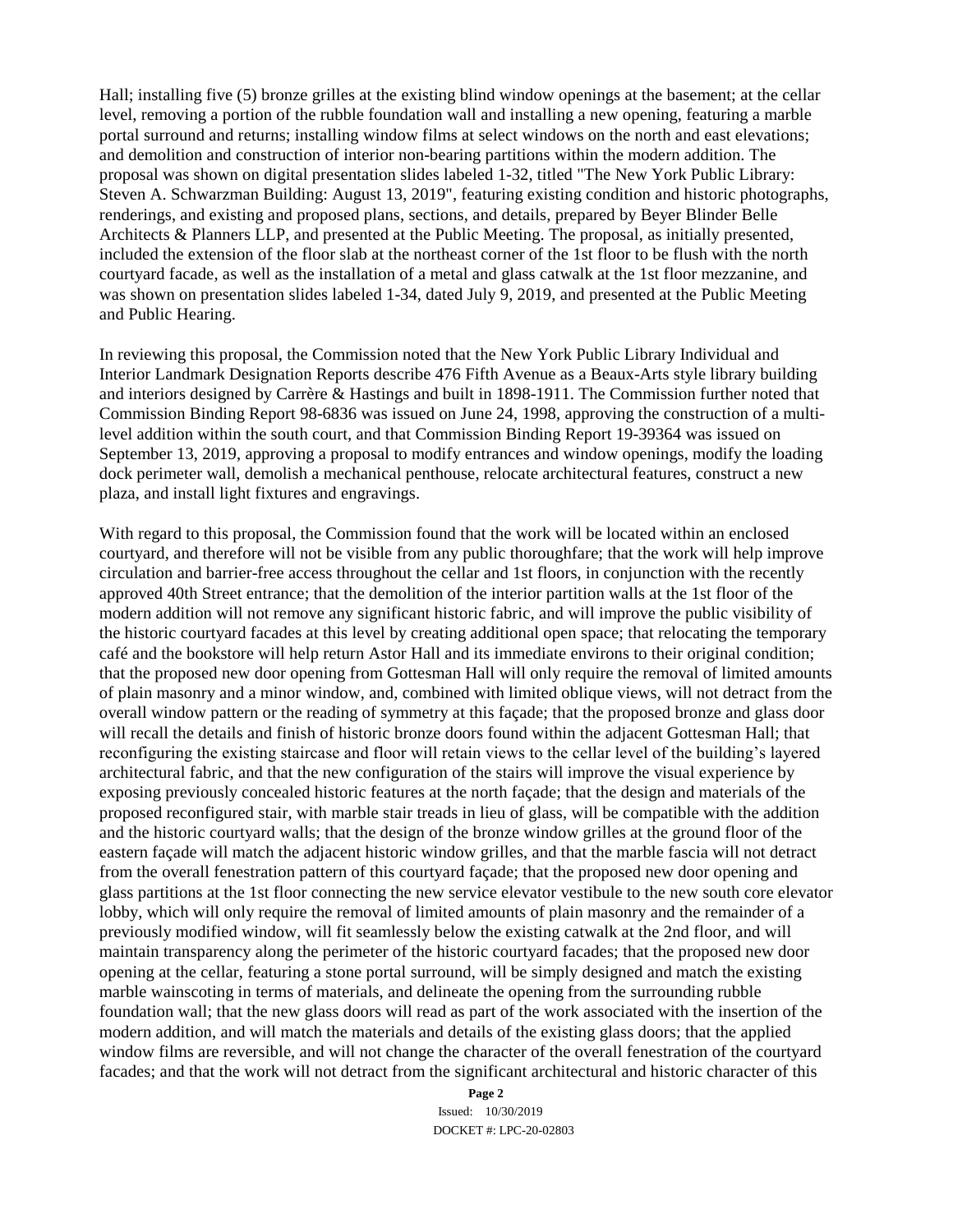Individual and Interior Landmark. Based on these findings, the Commission determined the work to be appropriate to the building and the historic district, and voted to approve the application.

The Commission authorized the issuance of a Certificate of Appropriateness upon receipt, review and approval of two or more sets of signed and sealed Department of Building filing drawings showing the approved design. Subsequently, on October 17, 2019, the Landmarks Preservation Commission received two sets of the required final filing drawings, labeled G-001 through G-005, LS-100, LS-101, A-100, A-200, A-500, A-501, A-502, A-700, A-710, A-720, dated May 6, 2019, prepared by Elizabeth Leber, R.A.; M-001, M-002, M-100 through M-102, M-200 through M-203, M-500, M-600, M-601, dated September 13, 2019; E-001, E--001, E-100 through E-103, E-200, E-201, E-202, E-300, E-301, E-4000, E-600, FA-001, FA-200 through FA-203, FA-400, dated 10, 2019; P-001, P-202, P-300, SP-001, SP-200, SP-201, SP-300, dated June 8, 2019, all prepared Steven Lembo, R.A.; G-002, G-003, LS-100, DM-100, A-100, A-200, A-700, A-710, A-711, dated February 1, 2019, prepared by Elizabeth Leber, R.A.; and S-001, S-002, S-100C, S-101C, S-102C, S-501, dated January 18, 2019, prepared by Patrick Arnett, P.E. Accordingly, staff reviewed these materials and found that the design approved by the Commission has been maintained; and that the drawings additionally show interior alterations within non-designated areas of the first floor, including removal of plain masonry (within Gottesman Hall) to accommodate the new door opening. Based on these and the above findings, the drawings have been marked approved with a perforated seal, and Commission Binding Report 20-02803 is being issued.

SAMPLES REQUIRED: Pursuant to Title 63 of the Rules of the City of New York, Section 2-11(b)(5) and 2-11(b)(7) for Repair, Restoration, Replacement and Re-creation of Building Façades and Related Exterior Elements, this permit is being issued contingent upon the Commission's review and approval of installed sample mockups of the proposed marble and bronze elements, prior to the commencement of work. Review instructions in the subsection cited above before preparing samples. Submit clear, color digital photographs of all samples to kbishop@lpc.nyc.gov for review, or contact staff to schedule a site visit.

This report is issued on the basis of the building and site conditions described in the application and disclosed during the review process. By accepting this permit, the applicant agrees to notify the Commission if the actual building or site conditions vary or if original or historic building fabric is discovered. The Commission reserves the right to amend or revoke this permit, upon written notice to the applicant, in the event that the actual building or site conditions are materially different from those described in the application or disclosed during the review process.

All approved drawings are marked approved by the Commission with a perforated seal indicating the date of approval. The work is limited to what is contained in the perforated documents. Other work or amendments to this filing must be reviewed and approved separately. This report constitutes the permit; a copy must be prominently displayed at the site while work is in progress. Please direct inquiries to Karina Bishop.

Snow Caugh

Sarah Carroll Chair

**cc:** Edith Bellinghausen, Deputy Director; Elizabeth Leber, Beyer Blinder Belle Architects & Planners LLC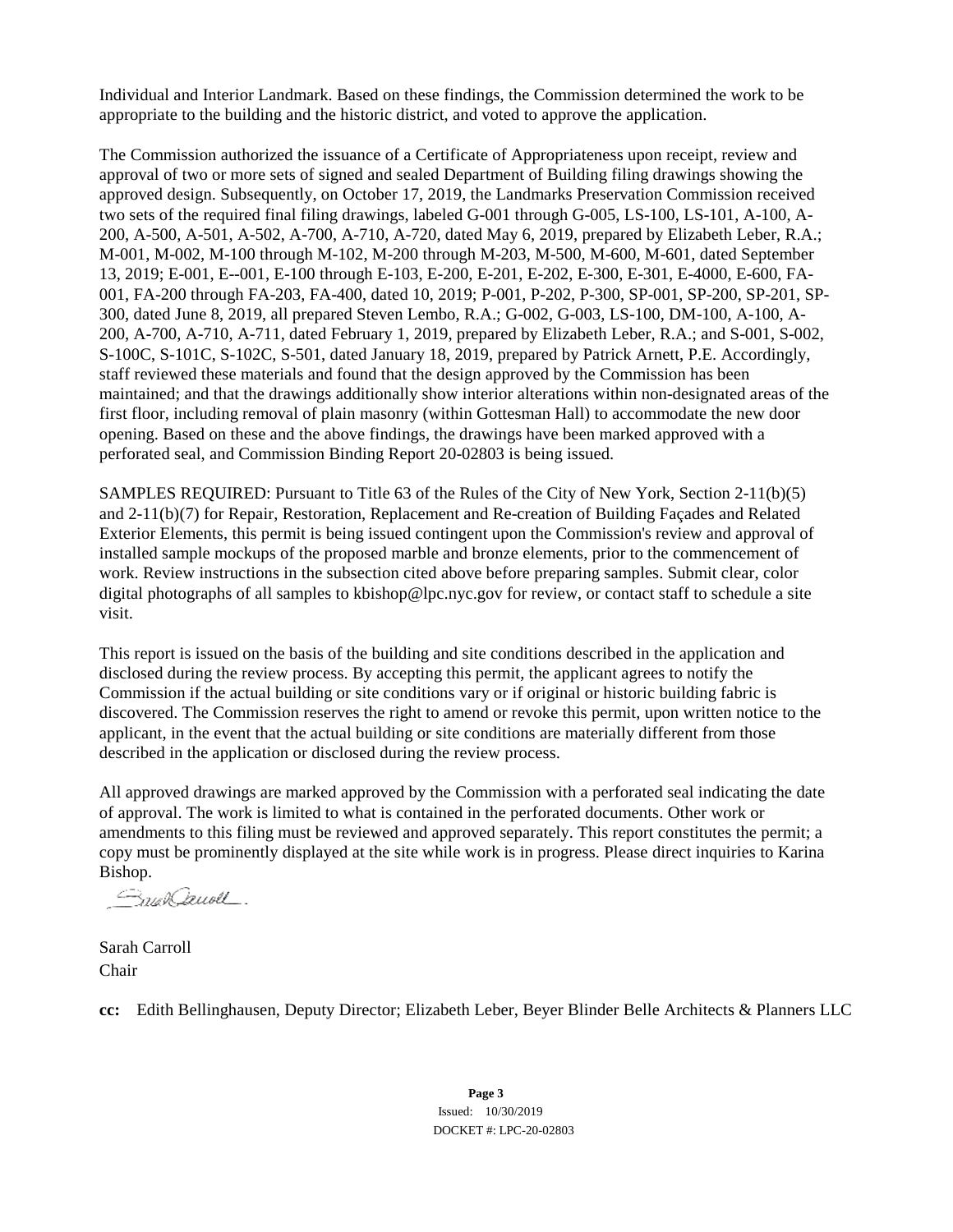



#### **ADVISORY REPORT**

| <b>ISSUE DATE:</b>             | <b>EXPIRATION DATE:</b> | <b>DOCKET#:</b> | <b>SRA</b>        |  |  |  |
|--------------------------------|-------------------------|-----------------|-------------------|--|--|--|
| 10/16/19                       | 10/16/2025              | LPC-19-38005    | SRA-19-38005      |  |  |  |
|                                | <b>ADDRESS:</b>         | <b>BOROUGH:</b> | <b>BLOCK/LOT:</b> |  |  |  |
|                                | PROSPECT PARK           | <b>BROOKLYN</b> | 1117/1            |  |  |  |
| Endale Arch                    |                         |                 |                   |  |  |  |
| Prospect Park, Scenic Landmark |                         |                 |                   |  |  |  |

To the Mayor, the Council, and the Commissioner of the NYC Department of Parks & Recreation,

This report is issued pursuant to Section 25-318 of the Administrative Code of the City of New York, which requires a report from the Landmarks Preservation Commission for plans for the construction, reconstruction, alteration, or demolition of any improvement or proposed improvement which is owned by the City or is to be constructed upon property owned by the City and is or is to be located on a landmark site or in a historic district or which contains an interior landmark.

The Landmarks Preservation Commission has reviewed a proposal for restorative work at Endale Arch, located near the northeastern Grand Army Plaza entrance of the park adjacent to Long Meadow, including the removal of two (2) modern light fixtures and conduit from the ceiling; repointing brickwork; restoring select wood trim and other decorative elements by scraping paint by hand and sanding at the north and south cross-vaults; replacing the remaining wood tongue-and-groove panels, which are deteriorated, as well as deteriorated ribs, and trim, except that in one section, the missing woodwork will not be replaced and the location of the replacement trim will be shifted, leaving a section of the brickwork, which was histrically covered, exposed, in conjunction with installing concealed rainscreen drainage mats between the new woodwork and existing masonry; the installation of a reversible anti-graffiti coating on the woodwork; and cleaning the brownstone and sandstone elements, utilizing a masonry cleaner, as shown a twenty-one page booklet, including marked photographs, historic condition photographs, specifications, wood samples, and drawings, and text, titled "Restoration of Endale Arch, Located South of Grand Army Plaza, at Northeastern end of the Long Meadow in Prospect Park, Borough of Brooklyn" dated February 27, 2019, and prepared by NYC Parks, and drawings labeled L-101.0, A-100.00, A-101.00, A-201.00, and A-301.00 through A-501.00, dated July 1, 2019, prepared Prospect Park Alliance.

In reviewing this proposal, the Commission notes that the Prospect Park Designation Report describes Prospect Park as a primarily naturalistic style park designed in 1865 by Frederick Law Olmsted and Calvert Vaux; and that the arch was the first one constructed in the park, designed in a Syrio-Egyptian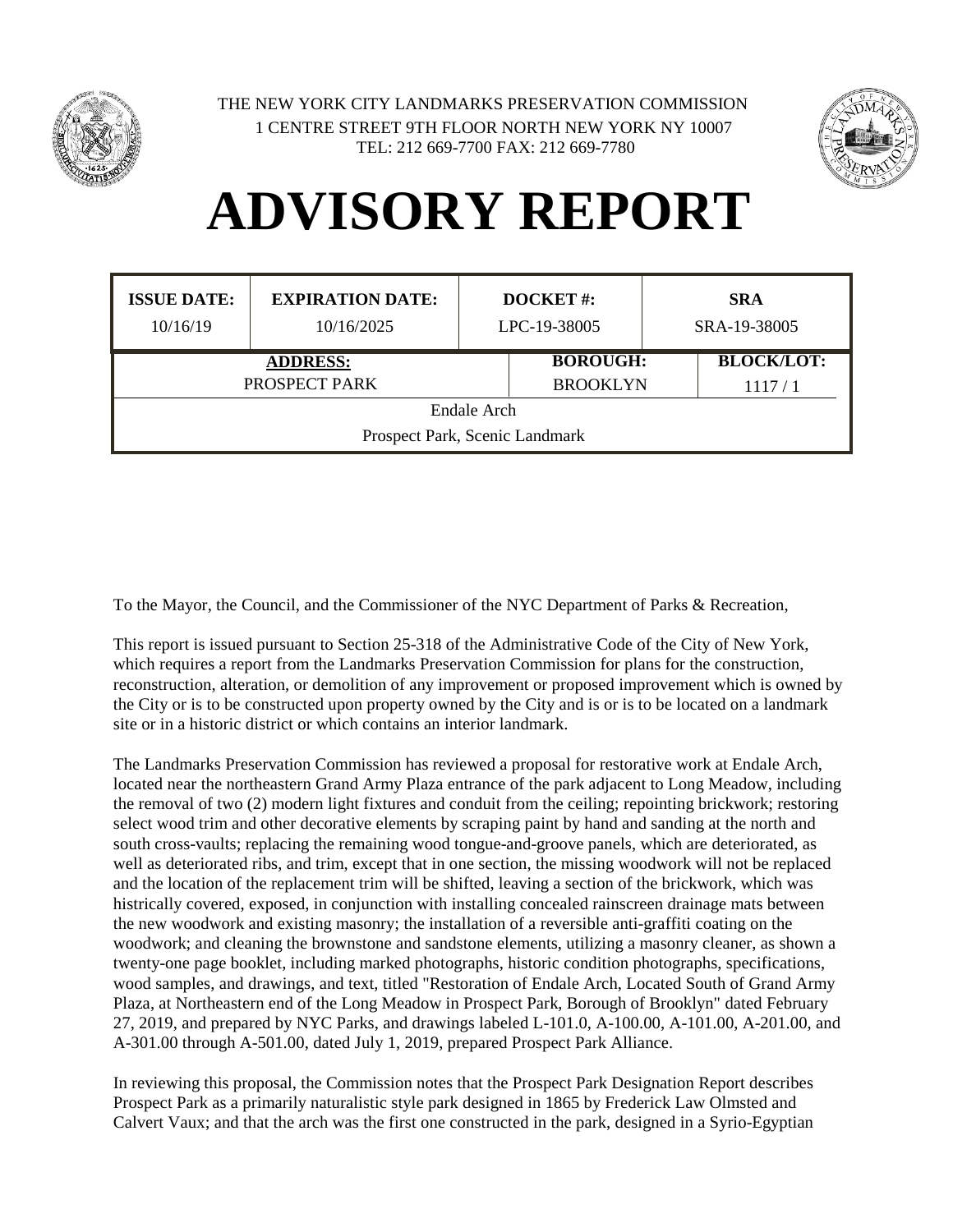style by Frederick Law Olmsted and Calvert Vaux, and completed in 1868.

With regard to this proposal, the Commission finds that certain aspects of the work are in accordance with the provisions set forth in Title 63 of the Rules of the City of New York, Section 2-11 for Repair, Restoration, Replacement, and Re-creation of Building Facades and Related Exterior Elements, including Section 2-11(c)(1) for cleaning or removal of paint and coatings; Section 2-11(f) for re-creation and restoration of missing façade features; Section 2-11(c)(3) for pointing mortar joints; Section 2-11(c)(4) for repair of natural or cast stone; and Section  $2-11(c)(9)$  for repair of wood features. Furthermore, with regard to these or other aspects of the work, the Commission finds that the coating will be breathable, reversible, clear finished, and applied to woodwork within an area subject to graffiti on a recurring basis; that leaving a section of the historic brickwork, which historically was concealed by woodwork, exposed will enhance the visitor's experience and understanding of the construction of the arch; that the work will not eliminate any historic features, preclude a more complete restoration in the future, or detract from significant architectural or landscape features; and that the proposed work will support the special picturesque and the naturalistic romantic character of Prospect Park.

SAMPLES REQUESTED: The Commissions requests installed sample mockups of cleaning sandstone and brownstone, repointing, and anti-graffiti coating at locations requiring replacement and repair be presented to the Commission staff for review and comment, prior to the commencement of work. Clear, color digital photographs of all samples to mshabrami@lpc.nyc.gov for review, or contact staff to schedule a site visit.

Please see Title 63 of the Rules of the City of New York for complete text of any Rule section(s) cited in this permit: http://www1.nyc.gov/site/lpc/applications/rules-guides.page

This report is issued on the basis of the building and site conditions described in the application and disclosed during the review process. By accepting this permit, the applicant agrees to notify the Commission if the actual building or site conditions vary or if original or historic building fabric is discovered. The Commission reserves the right to amend or revoke this permit, upon written notice to the applicant, in the event that the actual building or site conditions are materially different from those described in the application or disclosed during the review process.

All approved drawings are marked approved by the Commission with a perforated seal indicating the date of approval. The work is limited to what is contained in the perforated documents. Other work or amendments to this filing must be reviewed and approved separately. This report constitutes the permit; a copy must be prominently displayed at the site while work is in progress. Please direct inquiries to Misha'el Shabrami.

SmitCauoll

Sarah Carroll Chair

**cc:** Bernadette Artus, Deputy Director; Christian Zimmerman, Prospect Park Alliance

**Page 2** Issued: 10/16/19 DOCKET #: LPC-19-38005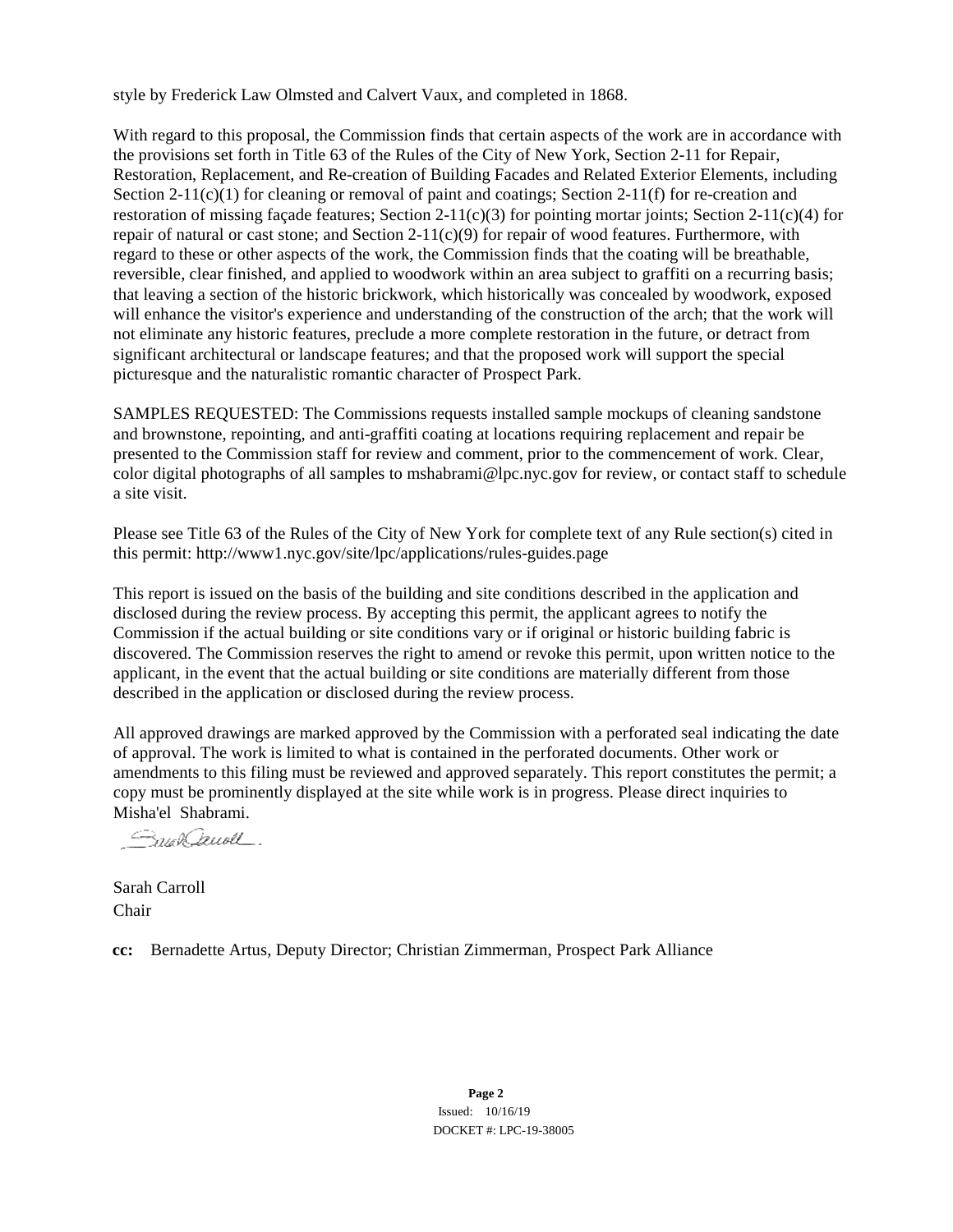



#### **ADVISORY REPORT**

| <b>ISSUE DATE:</b><br>10/30/19 | <b>EXPIRATION DATE:</b><br>10/30/2025 | <b>DOCKET#:</b><br>LPC-20-02275 | <b>SRA</b><br>SRA-20-02275 |  |  |
|--------------------------------|---------------------------------------|---------------------------------|----------------------------|--|--|
| <b>ADDRESS:</b>                |                                       | <b>BOROUGH:</b>                 | <b>BLOCK/LOT:</b>          |  |  |
|                                | Ocean Parkway                         | <b>Brooklyn</b>                 | 0/0                        |  |  |
| Parkway                        |                                       |                                 |                            |  |  |
| Ocean Parkway, Scenic Landmark |                                       |                                 |                            |  |  |

To the Mayor, the Council, and the Commissioner of the New York City Department of Parks and Recreation,

This report is issued pursuant to Section 25-318 of the Administrative Code of the City of New York, which requires a report from the Landmarks Preservation Commission for plans for the construction, reconstruction, alteration, or demolition of any improvement or proposed improvement which is owned by the City or is to be constructed upon property owned by the City and is or is to be located on a landmark site or in a historic district or which contains an interior landmark.

The Landmarks Preservation Commission has reviewed a proposal for the restoration of a portion of the malls at the western sides of Ocean Parkway between Avenue R and Avenue X, including removal of concrete block from the tree wells, and the installation of granite pavers within the tree wells; replacing concrete at the bikeway path with asphalt paving; replacing concrete and Belgian block paving throughout the ends ("end caps") of the malls, including existing pedestrian ramps with new concrete paving and steel-faced curbs, including pedestrian ramps. with plastic detectable warning mats; replacing missing and deteriorated sections of black painted metal pipe rails with pipe rail sections, matching the existing, between the bike path and the pedestrian walkway; the removal and in-kind replacement of select concrete and wood benches (Type B), featuring armrests, as well as restoration of select concrete and wood (Type B) benches, including reconstructing and painting bench supports, replacing wood slats, and power washing; slightly shifting the placement of a light pole/bike signal; removing approximately 18 trees and stumps; and planting 30 new trees, all within the existing malls, as described in existing condition color photographs, and on 18 undated drawings, prepared and submitted by NYC Parks, as components of this application. Additionally, the Commission conducted a site visit on September 23, 2019.

In reviewing this proposal, the Commission notes that the Ocean Parkway Designation Report describes Ocean Parkway as a parkway system designed by Frederick Law Olmsted and Calvert Vaux; built in 1874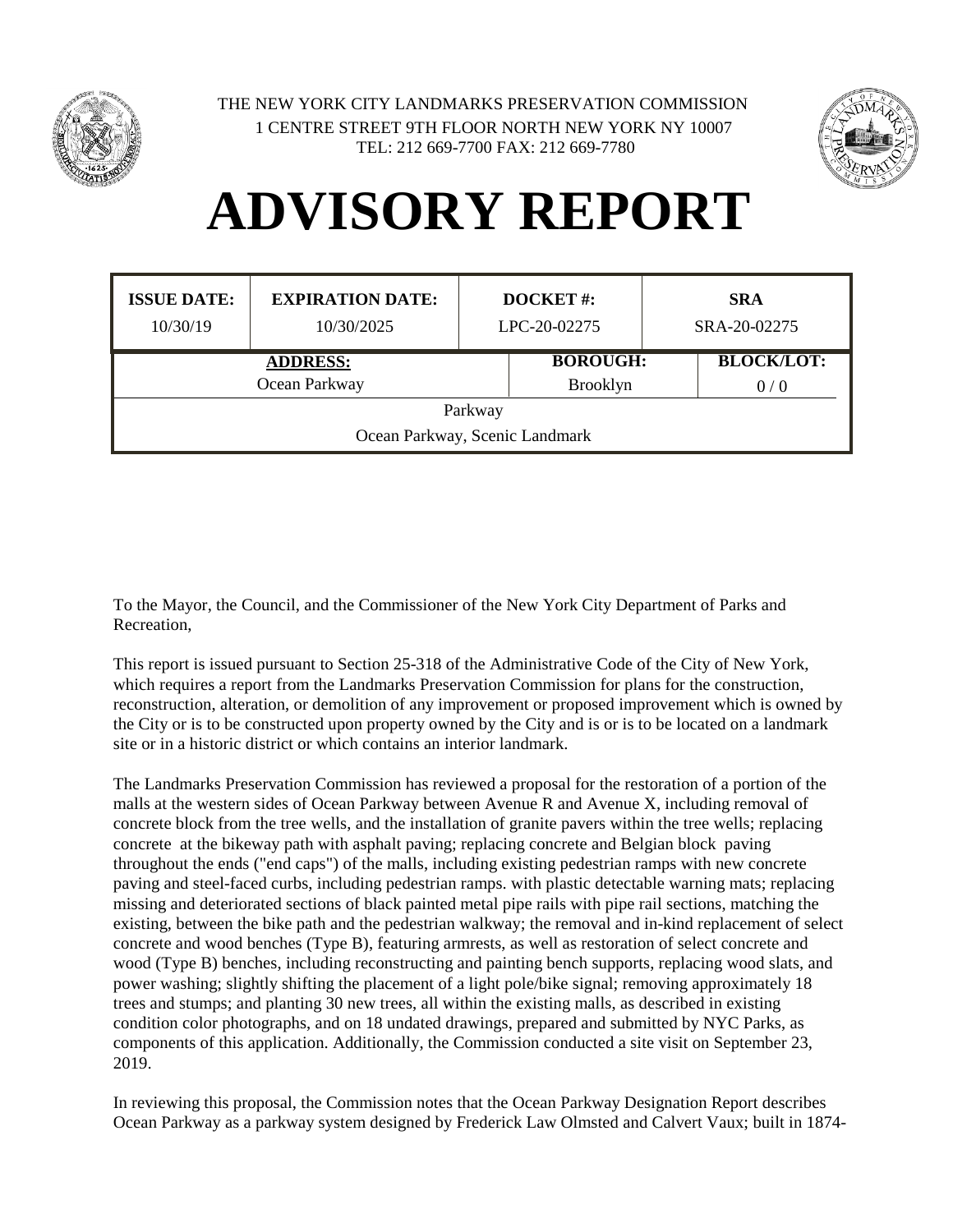76; and that the parkway was substantially reconstructed circa 1980, with new paving and furnishings. The Commission also notes that Staff Advisory Report 00-5348 (LPC 00-3540), was issued on March 16, 2000 for the restoration of a portion of Ocean Parkway, consisting of the malls between Church and Foster Avenues matching materials and details from the circa 1980 reconstruction of the Ocean Parkway; that Staff Advisory Report 13-5451 (LPC 13-5871) was issued on August 23, 2012, for the reconstruction of the malls between Shore Parkway and Coney Island Concourse; and that Staff Advisory Report 13-6728 (LPC 13-6774) was issued on October 3, 2012 for the reconstruction of the malls between Avenue O and Kings Highway.

With regard to the proposal, the Commission finds that certain aspects of the work are in accordance with the provisions set forth in Title 63 of the Rules of the City of New York, Section 2-19 for Sidewalks, including Section 2-19(g)(1) for pedestrian ramps at sidewalk intersections. Furthermore, with regard to these or other aspects of the work, the Commission finds that the work will not alter, eliminate or conceal any of the significant historic or scenic characteristics of the parkway; that the proposed work will help address safety hazards, which will not detract from the characters of the parkway; that the paving, curbing, and pedestrian ramps will be in keeping with the paving, curbing and ramps along this scenic landmark in terms of materials, finishes and basic design; that the warning mats will be consistent with standard safety installations of this type in terms of its placement, material, design and finish; that the light pole/bike signal will remain in a typical location, consistent with similar other furnishings along the parkway; that the tree pits will be typical in size and well scaled to the malls; that the cumulative effect of the removal of the existing trees and stumps, and the planting of new trees will maintain typical landscaping at the malls; and that this work will not diminish the significant scenic and historic character of this scenic landmark.

Please see Title 63 of the Rules of the City of New York for complete text of any Rule section(s) cited in this permit: http://www1.nyc.gov/site/lpc/applications/rules-guides.page

This report is issued on the basis of the building and site conditions described in the application and disclosed during the review process. By accepting this permit, the applicant agrees to notify the Commission if the actual building or site conditions vary or if original or historic building fabric is discovered. The Commission reserves the right to amend or revoke this permit, upon written notice to the applicant, in the event that the actual building or site conditions are materially different from those described in the application or disclosed during the review process.

All approved drawings are marked approved by the Commission with a perforated seal indicating the date of approval. The work is limited to what is contained in the perforated documents. Other work or amendments to this filing must be reviewed and approved separately. This report constitutes the permit; a copy must be prominently displayed at the site while work is in progress. Please direct inquiries to Misha'el Shabrami.

Smit Januall.

Sarah Carroll Chair

**cc:** Bernadette Artus, Deputy Director; Sybil Young, Preservation Officer, NYC Department of Parks & Recreation

> **Page 2** Issued: 10/30/19 DOCKET #: LPC-20-02275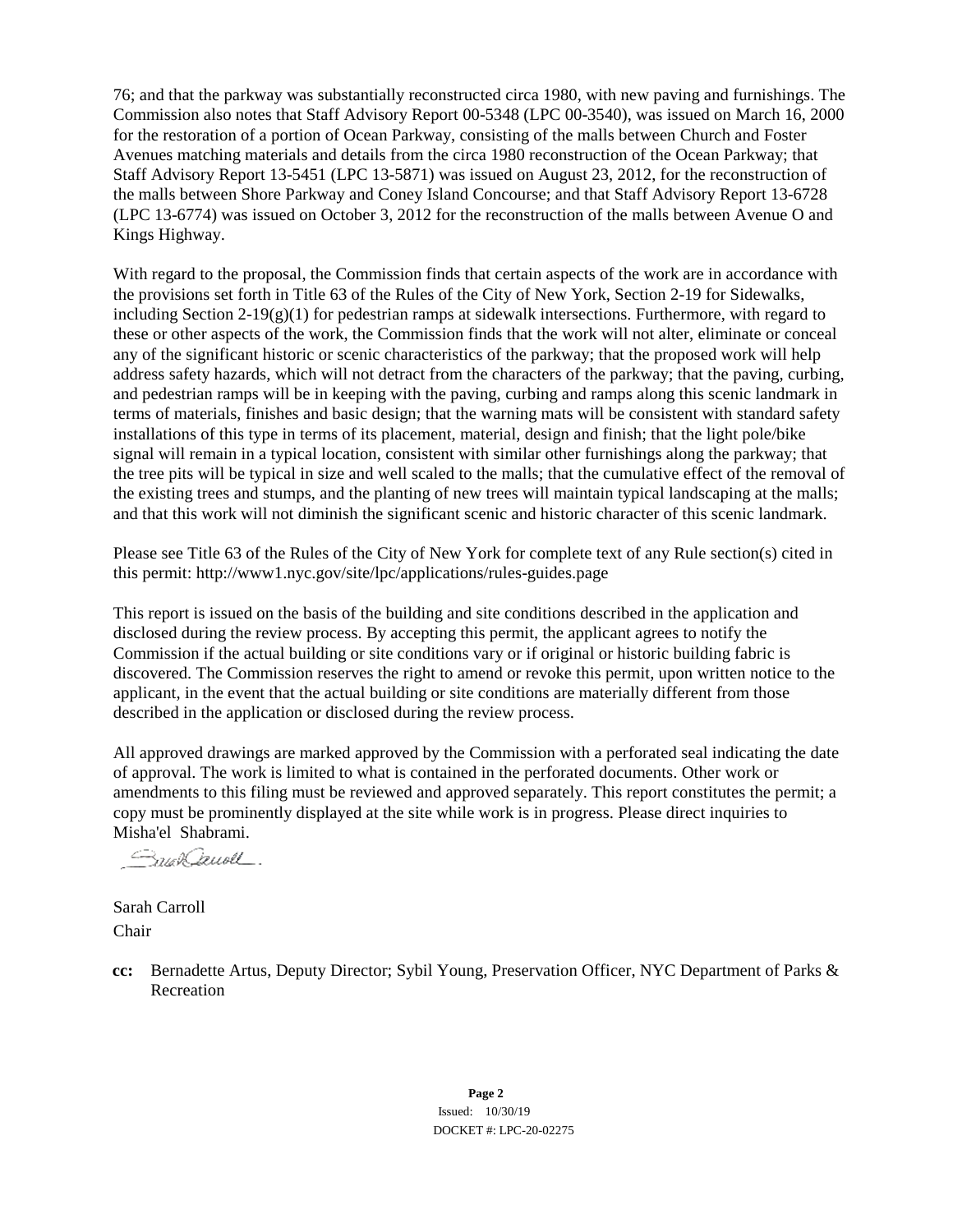



#### **ADVISORY REPORT**

| <b>ISSUE DATE:</b><br>10/08/19 | <b>EXPIRATION DATE:</b><br>10/8/2025 | <b>DOCKET#:</b><br>LPC-20-03474 |                 | <b>SRA</b><br>SRA-20-03474 |  |
|--------------------------------|--------------------------------------|---------------------------------|-----------------|----------------------------|--|
| <b>ADDRESS:</b>                |                                      |                                 | <b>BOROUGH:</b> | <b>BLOCK/LOT:</b>          |  |
| Seneca Village Site Area       |                                      | Manhattan                       |                 | 1111/1                     |  |
| Central Park, Scenic Landmark  |                                      |                                 |                 |                            |  |

To the Mayor, the Council, and the Commissioner of the NYC Parks and Recreation

This report is issued pursuant to Section 25-318 of the Administrative Code of the City of New York, which requires a report from the Landmarks Preservation Commission for plans for the construction, reconstruction, alteration, or demolition of any improvement or proposed improvement which is owned by the City or is to be constructed upon property owned by the City and is or is to be located on a landmark site or in a historic district or which contains an interior landmark.

The proposed work as described in the, "Technical Proposal, Archaeological Investigation and Monitoring Spector Playground Improvements, Central Park, New York," prepared by Hunter Research dated April 11, 2019 is to archaeologically test areas that may be impacted by future work to alter Spector Playground.

With regard to this proposed amendment, the Commission notes that the purpose of the work is to ensure that proposed alterations will not impact significant archaeological resources associated with Seneca Village which was founded in 1825 and was removed in building Central Park. The archaeology will document the project area and an archaeological report documenting this work will be submitted to the Commission for review and approval and that all work will be completed in accordance with the 2018 LPC's Archaeological Guidelines for Work in New York City. The Commission further notes that the archaeological findings will be used in developing the design of the proposed alterations which will be submitted to the Commission for review and approval.

This report is issued on the basis of the building and site conditions described in the application and disclosed during the review process. By accepting this permit, the applicant agrees to notify the Commission if the actual building or site conditions vary or if original or historic building fabric is discovered. The Commission reserves the right to amend or revoke this permit, upon written notice to the applicant, in the event that the actual building or site conditions are materially different from those described in the application or disclosed during the review process.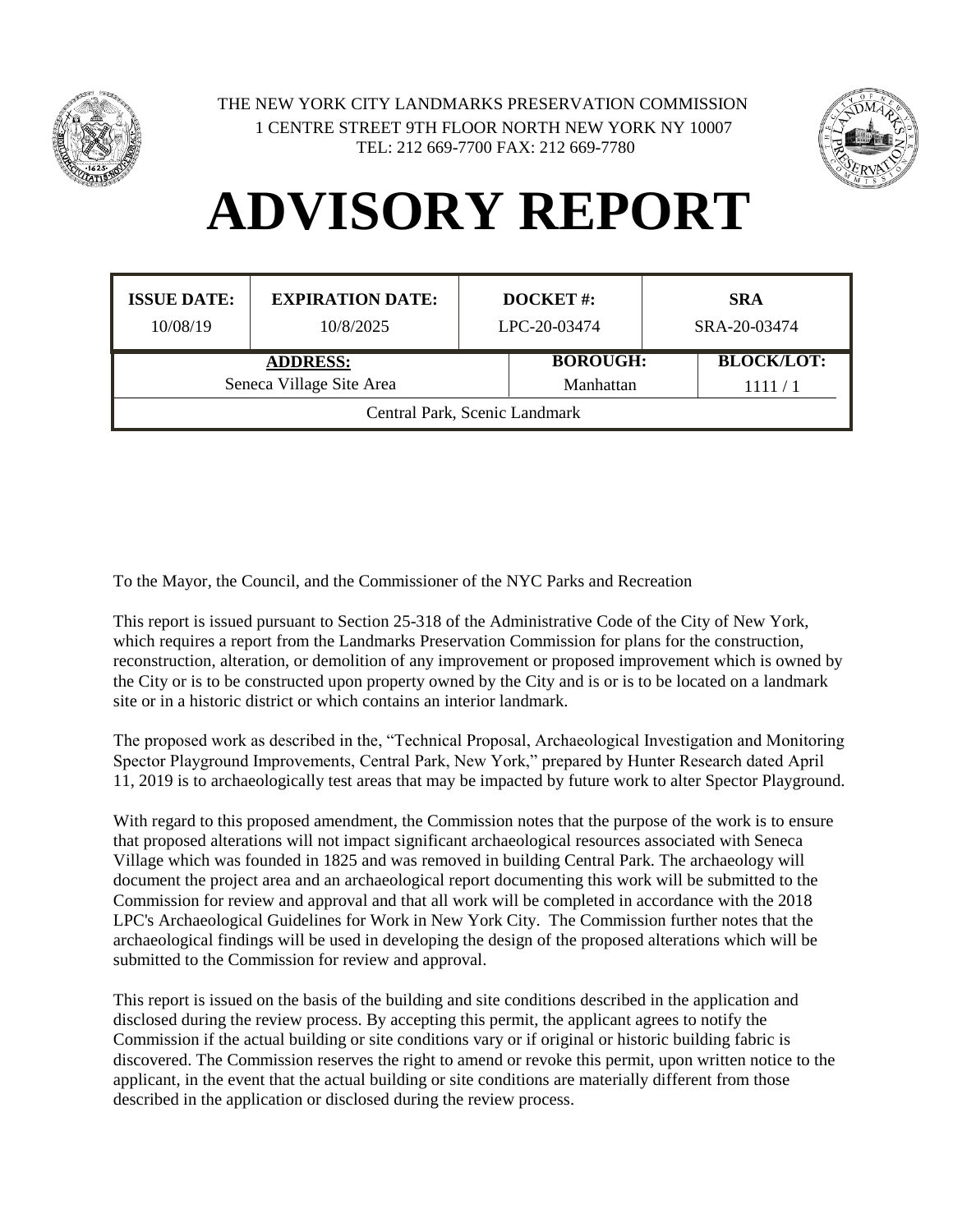All approved drawings are marked approved by the Commission with a perforated seal indicating the date of approval. The work is limited to what is contained in the perforated documents. Other work or amendments to this filing must be reviewed and approved separately. This report constitutes the permit; a copy must be prominently displayed at the site while work is in progress. Please direct inquiries to

Amanda Sutphin.<br>*Auch Cauvell*.

Sarah Carroll Chair

**cc:** Lisa Kersavage, Executive Director; Commissioner of the NYC Parks and Recreation, Department of Parks and Recreation; Bernadette Artus, LPC; Marie Warsch, CPC; Sybil Young, DPR

> **Page 2** Issued: 10/08/19 DOCKET #: LPC-20-03474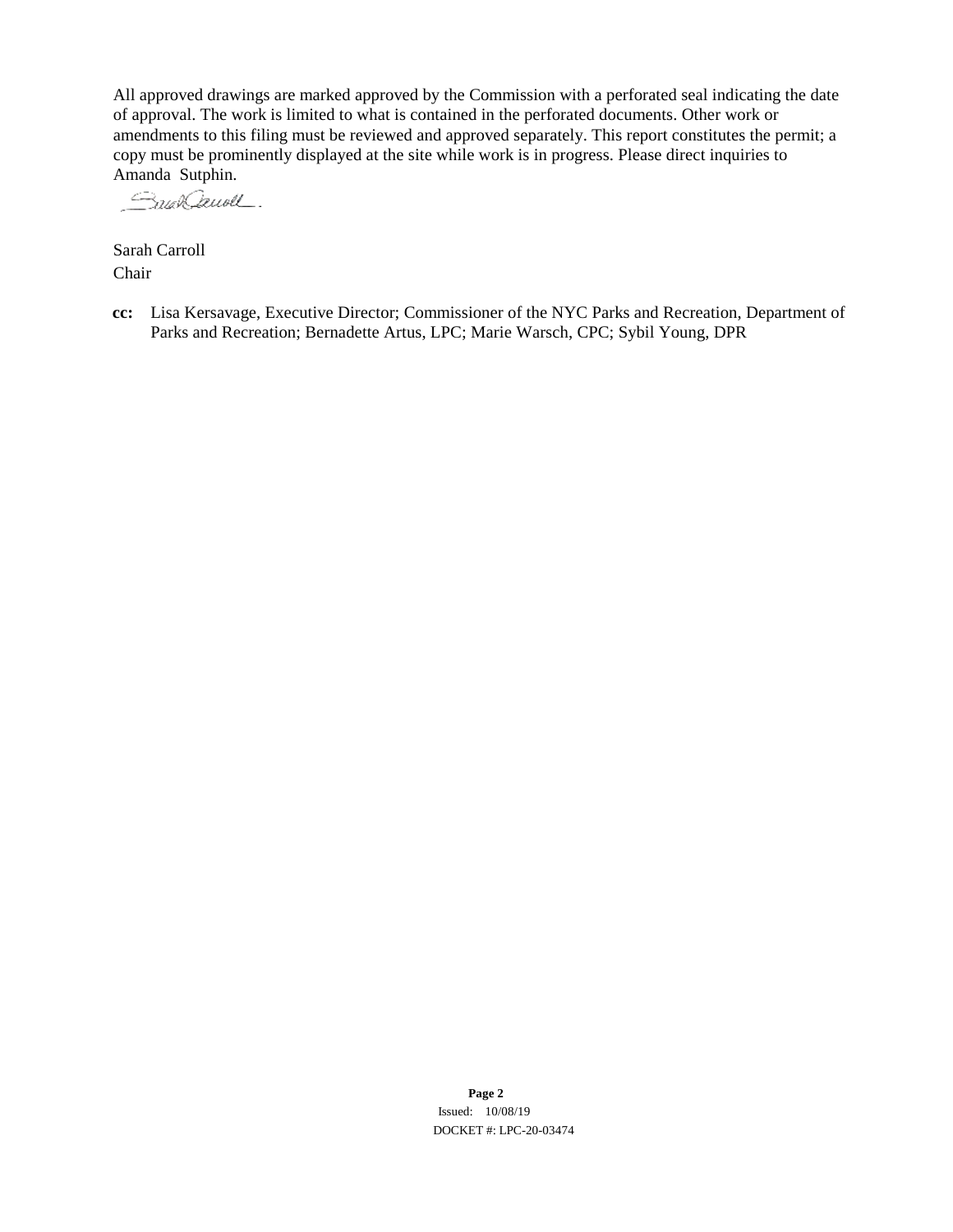



| <b>ISSUE DATE:</b><br>10/17/19                                 | <b>EXPIRATION DATE:</b><br>10/17/2025 | <b>DOCKET#:</b><br>LPC-19-09505 |                              | <b>SRB</b><br>SRB-19-09505 |  |
|----------------------------------------------------------------|---------------------------------------|---------------------------------|------------------------------|----------------------------|--|
| <b>ADDRESS:</b><br><b>BROOKLYN BRIDGE</b>                      |                                       |                                 | <b>BOROUGH:</b><br>Manhattan | <b>BLOCK/LOT:</b>          |  |
| <b>BROOKLYN BRIDGE</b><br>Brooklyn Bridge, Individual Landmark |                                       |                                 |                              |                            |  |
|                                                                |                                       |                                 |                              |                            |  |

To the Mayor, the Council, and the Chief Bridge Officer/Deputy Commissioner Bridges

This report is issued pursuant to Sections 3020 and 854 (h) of the New York City Charter and Section 25- 318 of the Administrative Code of the City of New York, which require a report from the Landmarks Preservation Commission for certain plans for the construction, reconstruction, alteration, or demolition of any improvement or proposed improvement which is owned by the City or is to be constructed upon property owned by the City and is or is to be located on a landmark site or in a historic district or which contains an interior landmark.

The Landmarks Preservation Commission has reviewed a proposal for work at the Brooklyn Bridge, including restorative work and upgrading portions of the bridge at the walls, abutments and ramps. At the Manhattan and Brooklyn approaches, repointing, replacing, reanchoring and cleaning granite at the facade walls and abutments; resetting granite coping stones; reconstructing masonry walls featuring granite cladding; installing new granite cladding at the walls in conjunction with limited excavation; regrading concrete and Belgian block sidewalks with steel curbing; replacing and installing aluminum one-over-one double-hung and round windows, iron bar window grilles, metal doors and louvers within existing openings; as shown in existing condition photographs; specifications; site visits; and drawings labeled Sheets 1 through 66 dated December 2016 and January 2017, prepared by the New York City Department of Transportation and the URS Corporation, and submitted as components of the application.

In reviewing this proposal, the Commission notes that the designation report describes the Brooklyn Bridge as a Gothic-inspired suspension/cable-stay bridge designed by John A. Roebling and Washington A. Roebling and built in 1867-83. The Commission also notes that the ramps on the Manhattan and Brooklyn approaches are not designated.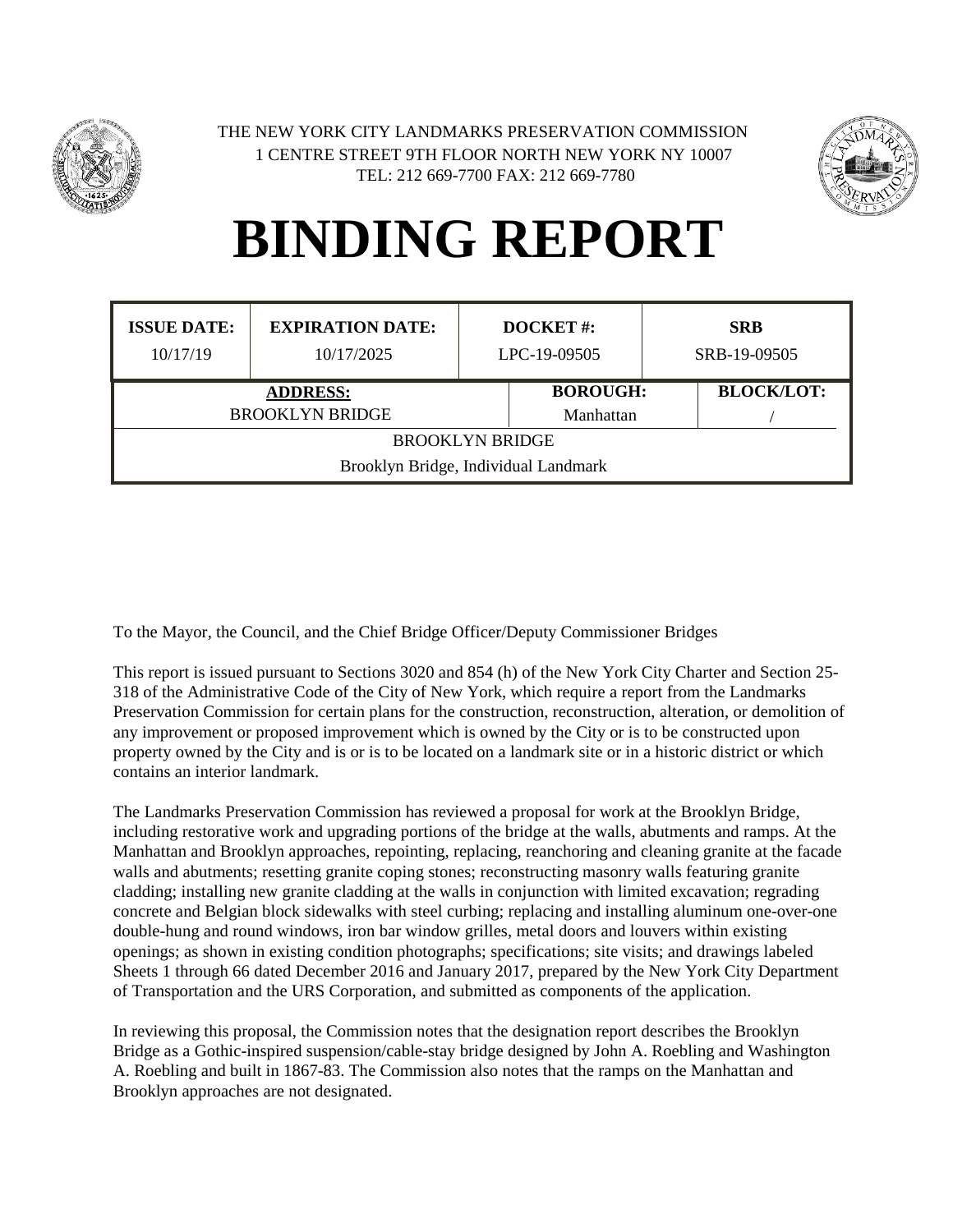With regard to the proposal, the Commission finds that certain aspects of the work are in accordance with the provisions set forth in Title 63 of the Rules of the City of New York, Section 2-11 for Repair, Restoration, Replacement, and Re-creation of Building Facades and Related Exterior Elements, including Section 2-11(c)(3) for pointing mortar joints; Section 2-11(d)(1)(iv)(D) for replacement of cast and natural stone; and Section 2-11(f) for re-creation and restoration of missing façade features. Furthermore, with regard to these or other aspects of the work, the Commission finds that the proposed windows, doors and louvers will be installed within existing openings and therefore, will not result in the removal of historic fabric; and that other restorative work will enhance the special architectural and historic character of this Individual Landmark. Based on these findings, the Commission determined that the work is appropriate to this Individual Landmark. The work, therefore, is approved.

Please see Title 63 of the Rules of the City of New York for complete text of any Rule section(s) cited in this permit: http://www1.nyc.gov/site/lpc/applications/rules-guides.page

SAMPLES REQUIRED: Pursuant to Title 63 of the Rules of the City of New York, Section 2-11(b)(5) and 2-11(b)(7) for Repair, Restoration, Replacement and Re-creation of Building Façades and Related Exterior Elements, this permit is being issued contingent upon the Commission's review and approval of installed sample mockups of masonry units and mortar at locations requiring repair, prior to the commencement of work. Review instructions in the subsection cited above before preparing samples. Submit clear, color digital photographs of all samples to cpasion@lpc.nyc.gov and jknowles@lpc.nyc.gov for review, or contact staff to schedule a site visit.

This report is issued on the basis of the building and site conditions described in the application and disclosed during the review process. By accepting this permit, the applicant agrees to notify the Commission if the actual building or site conditions vary or if original or historic building fabric is discovered. The Commission reserves the right to amend or revoke this permit, upon written notice to the applicant, in the event that the actual building or site conditions are materially different from those described in the application or disclosed during the review process.

All approved drawings are marked approved by the Commission with a perforated seal indicating the date of approval. The work is limited to what is contained in the perforated documents. Other work or amendments to this filing must be reviewed and approved separately. This report constitutes the permit; a copy must be prominently displayed at the site while work is in progress. Please direct inquiries to Caroline Pasion.

Smal Caugh

Sarah Carroll Chair

**cc:** Jared Knowles, Deputy Director; Nicholas Pettinati, NYC Department of Transportation

**Page 2** Issued: 10/17/19 DOCKET #: LPC-19-09505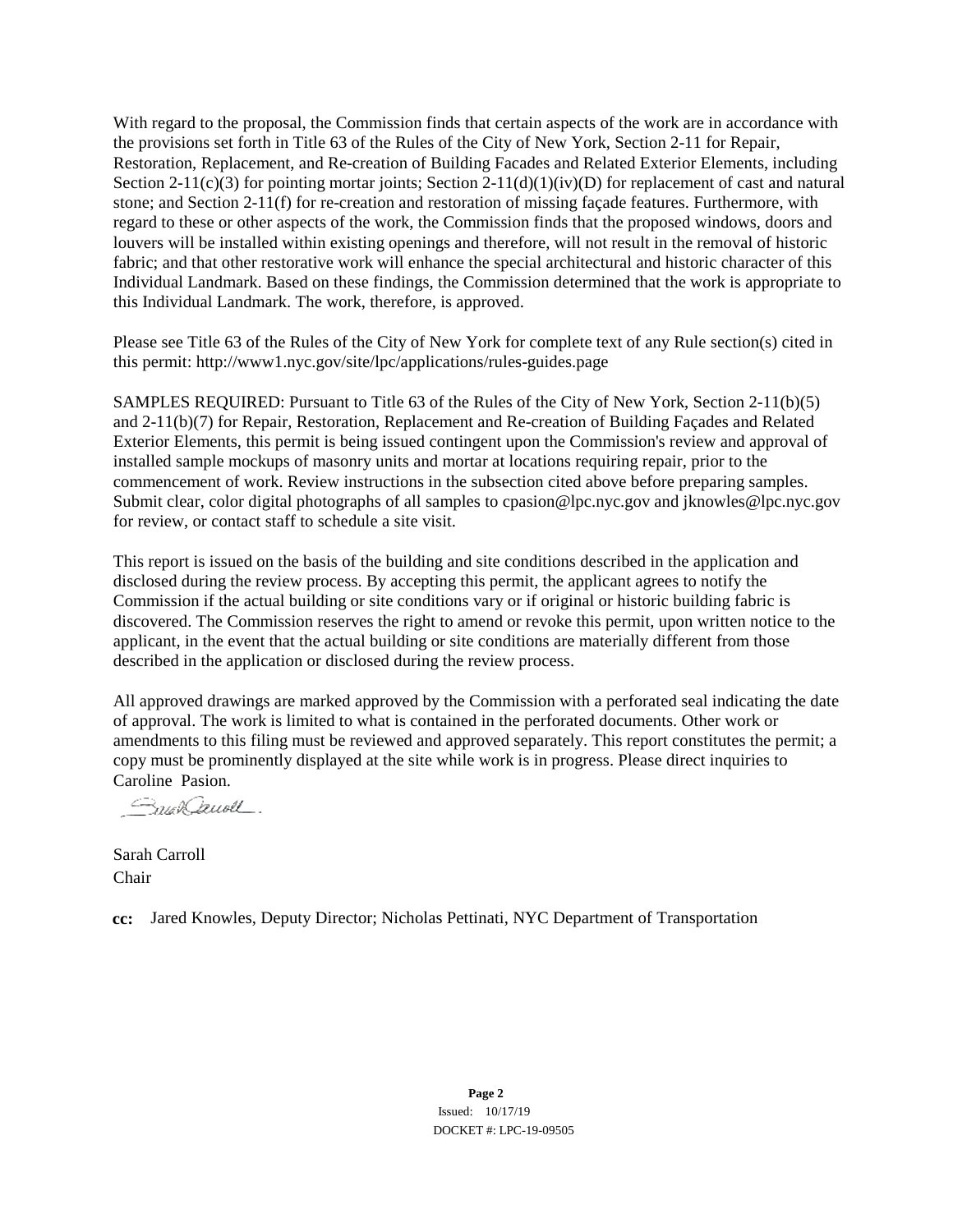



| <b>ISSUE DATE:</b>                          | <b>EXPIRATION DATE:</b>                   | <b>DOCKET#:</b> |                 |  | <b>SRB</b>        |  |
|---------------------------------------------|-------------------------------------------|-----------------|-----------------|--|-------------------|--|
| 10/04/19                                    | 10/4/2025                                 |                 | LPC-19-41210    |  | SRB-19-41210      |  |
|                                             | <b>ADDRESS:</b>                           |                 | <b>BOROUGH:</b> |  | <b>BLOCK/LOT:</b> |  |
|                                             | Various Locations                         |                 | <b>Brooklyn</b> |  |                   |  |
|                                             | Sidewalk Paving and Tree Pits             |                 |                 |  |                   |  |
|                                             | Crown Heights North Historic District III |                 |                 |  |                   |  |
|                                             | Crown Heights North Historic District II  |                 |                 |  |                   |  |
|                                             | Crown Heights North Historic District     |                 |                 |  |                   |  |
| <b>Stuyvesant Heights Historic District</b> |                                           |                 |                 |  |                   |  |
|                                             | Fort Greene Historic District             |                 |                 |  |                   |  |
| Clinton Hill Historic District              |                                           |                 |                 |  |                   |  |

To the Mayor, the Council, and the Commissioner, NYC Department of Design & Construction:

This report is issued pursuant to Sections 3020 and 854 (h) of the New York City Charter and Section 25- 318 of the Administrative Code of the City of New York, which require a report from the Landmarks Preservation Commission for certain plans for the construction, reconstruction, alteration, or demolition of any improvement or proposed improvement which is owned by the City or is to be constructed upon property owned by the City and is or is to be located on a landmark site or in a historic district or which contains an interior landmark.

The Landmarks Preservation Commission has reviewed a proposal for the installation of twenty-one (21) Right of Way Bioswales (ROWB) at sidewalks at multiple locations within the Clinton Hill Historic District at 230 and 309-311 Washington Avenue; within the Stuyvesant Heights Historic District at 244 Decatur Street and 336 and 338 MacDonough Street; within the Fort Greene Historic District at 206 Carlton Avenue and 367 Clermont Avenue; within the Crown Heights North Historic District at 1289, 1294, 1296, 1437, and 1439 Dean Street and 117 New York Avenue; within the Crown Heights North Historic District II at 895 and 897 Lincoln Place and 110 New York Avenue; and within the Crown Heights North III Historic District at 255, 255A, 259, and 266 Brooklyn Avenue, 1 Revere Place, and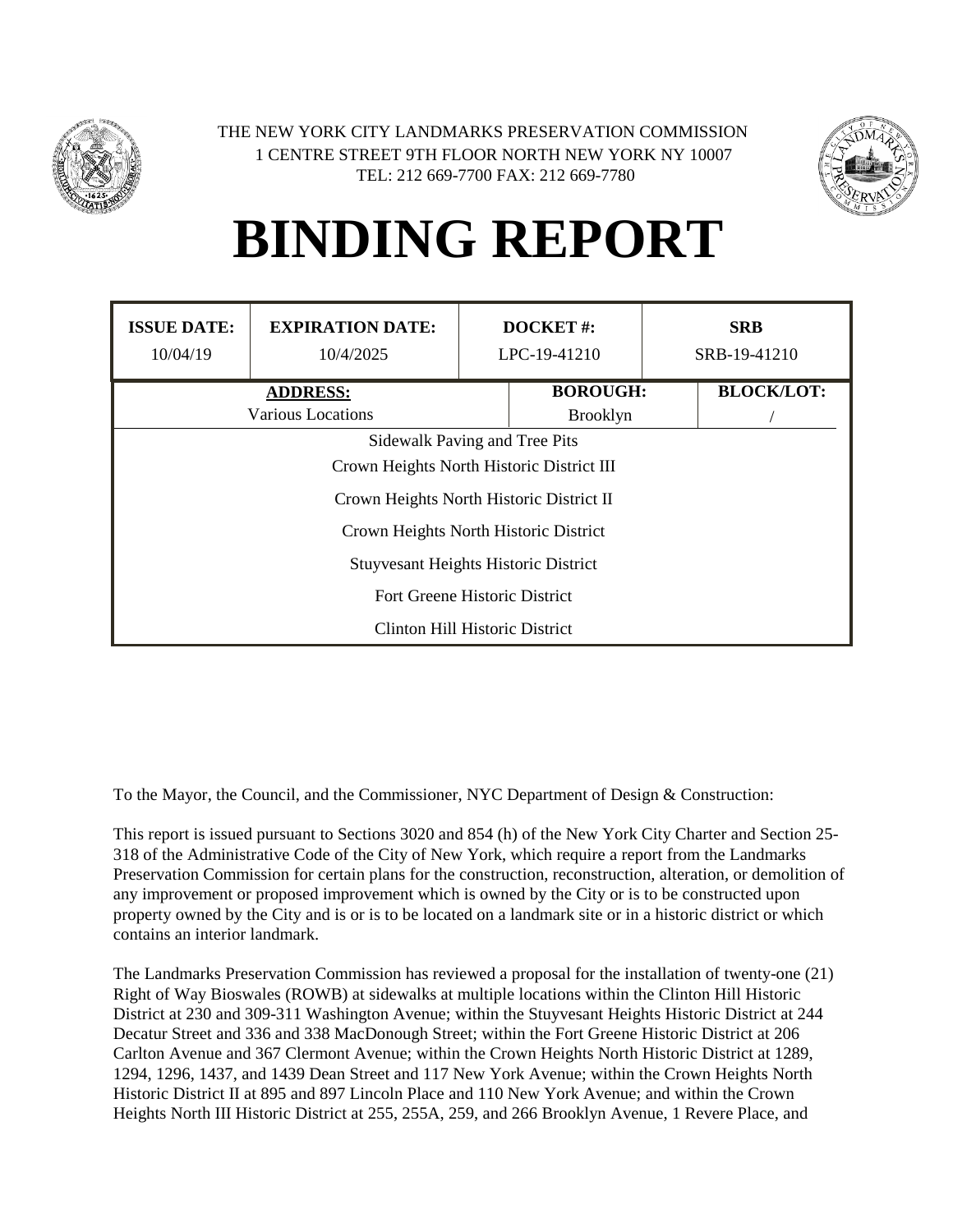1049, 1069, 1148, 1150, 1160, and 1162 Sterling Place, including the removal of portions of tinted concrete, untinted concrete, bluestone and granite curbs, and at one location, deteriorated bluestone paving; the installation of the bioswales, which will be rectangular in plan and measure between 10' and 20' in length by between 4' and 5' in width, and will feature bluestone- or granite-tinted concrete swale curbs, and tree pit ironwork on three sides of the installation measuring 18" in height; and filling in select existing tree pits with tinted concrete to match the adjacent sidewalks; as described in written specifications "Standard Designs and Guidelines for Green Infrastructure Practices," prepared by City of New York Department of Environmental Protection, dated July 19, 2017; in a letter dated June 12 and an email dated September 13, 2019, prepared by Jeremy Woodoff, Department of Design and Construction Historic Preservation Office; and as shown on existing condition photographs, and on drawings labeled I-3 through I-5, GI-1, GI-2, GI-4, and GI-5, GI-29, GI-31 through GI-33, GI-55 through GI-59, GI-68, GI-79, GI-82, and GI-83, dated November 30, 2017; drawings labeled I-2, GI-3, and GI-81, dated (revised) January 31, 2018; and drawing labeled GI-28, dated (revised) August 20, 2019, all prepared by Chi Hsun Kong, P.E., and submitted as components of the application. Staff notes that the site drawings show three (3) additional bioswale installations at addresses that are not located within Historic Districts. Staff also notes that one (1) bioswale (206 Carlton Avenue) will be located within an area of mixed deteriorated bluestone and concrete paving, and that the remainder of the bioswales will be located within areas of concrete paving, and all shall otherwise conform to Department of Environmental Protection siting guidelines.

With regard to the proposal, the Commission finds that certain aspects of the work are in accordance with the provisions set forth in Title 63 of the Rules of the City of New York, Section 2-19 for Sidewalks, including Section 2-19(b)(3) for consolidation of existing bluestone sidewalks and Section 2-19(c) for replacement of existing non-bluestone sidewalk. Furthermore, with regard to these or other aspects of the work, the Commission finds that concrete sidewalk to be removed is not a significant feature of the historic districts; that the bluestone- or granite-tinted swale curbs will match the adjacent curbing in terms of color, dimension, and profile; that the bioswales primarily consist of plantings and trees, which are historic characteristics of these predominantly residential districts; and that the presence of green infrastructure will not detract from the special architectural and historic character of the Clinton Hill, Fort Greene, Stuyvesant Heights, Crown Heights, Crown Heights II, and Crown Heights III Historic Districts. Based on these findings, the work is approved.

Please see Title 63 of the Rules of the City of New York for complete text of any Rule section(s) cited in this permit: http://www1.nyc.gov/site/lpc/applications/rules-guides.page

This report is issued on the basis of the building and site conditions described in the application and disclosed during the review process. By accepting this permit, the applicant agrees to notify the Commission if the actual building or site conditions vary or if original or historic building fabric is discovered. The Commission reserves the right to amend or revoke this permit, upon written notice to the applicant, in the event that the actual building or site conditions are materially different from those described in the application or disclosed during the review process.

All approved drawings are marked approved by the Commission with a perforated seal indicating the date of approval. The work is limited to what is contained in the perforated documents. Other work or amendments to this filing must be reviewed and approved separately. This report constitutes the permit; a copy must be prominently displayed at the site while work is in progress. Please direct inquiries to Dena Tasse Winter.

> **Page 2** Issued: 10/04/19 DOCKET #: LPC-19-41210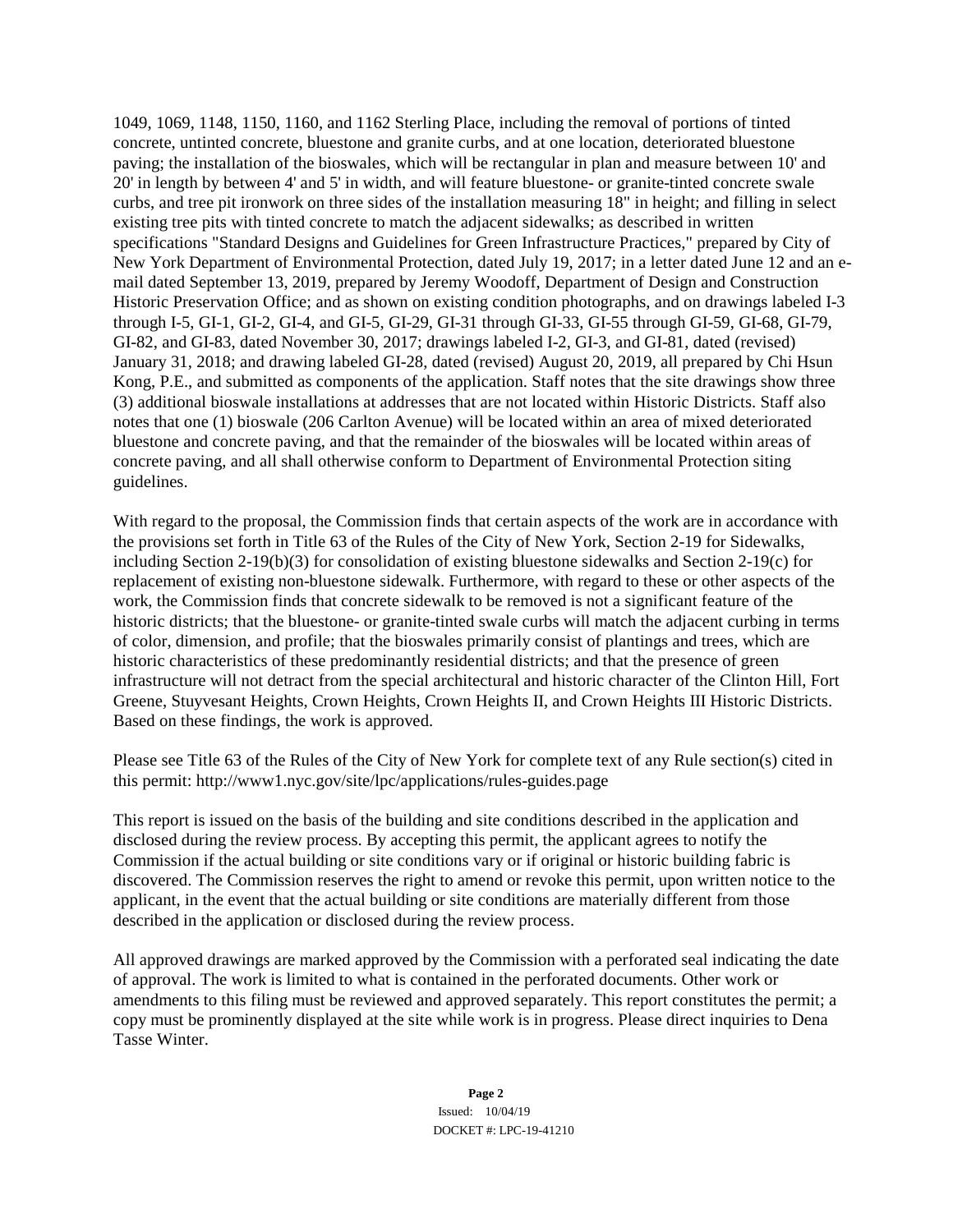Soun Denoll

Sarah Carroll Chair

**cc:** Jared Knowles, Deputy Director; Jeremy Woodoff, Department of Design and Construction

**Page 3** Issued: 10/04/19 DOCKET #: LPC-19-41210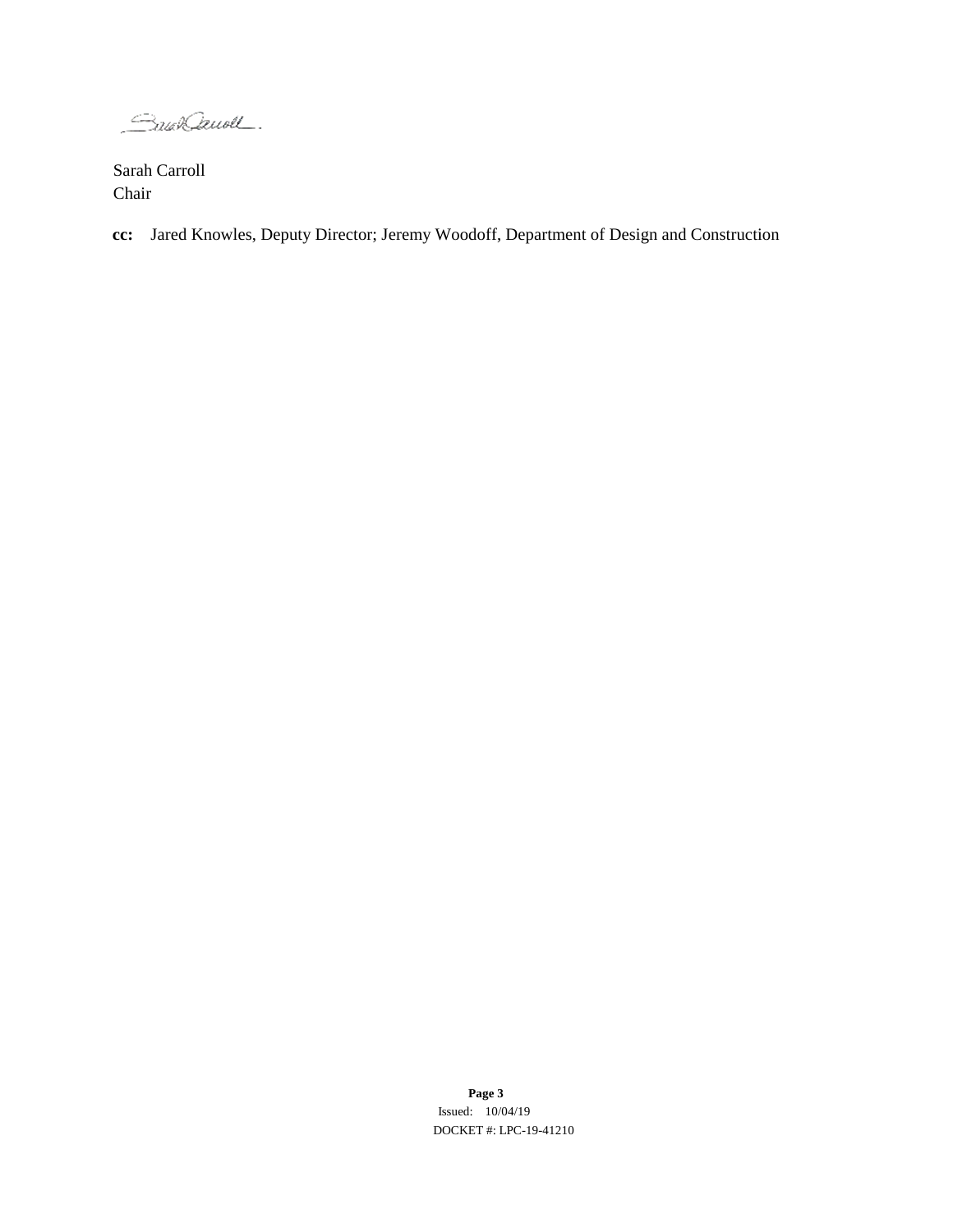



| <b>ISSUE DATE:</b><br>10/17/19 | <b>EXPIRATION DATE:</b><br>10/17/2025 | <b>DOCKET#:</b><br>LPC-20-01980 |                 | <b>SRB</b><br>SRB-20-01980 |  |
|--------------------------------|---------------------------------------|---------------------------------|-----------------|----------------------------|--|
| <b>ADDRESS:</b>                |                                       |                                 | <b>BOROUGH:</b> | <b>BLOCK/LOT:</b>          |  |
| 207/207A TOTTEN AVENUE         |                                       |                                 | <b>QUEENS</b>   | 5917/1                     |  |
| Fort Totten Historic District  |                                       |                                 |                 |                            |  |

To the Mayor, the Council, and the Commissioner of the Department of Parks and Recreation,

This report is issued pursuant to Sections 3020 and 854 (h) of the New York City Charter and Section 25- 318 of the Administrative Code of the City of New York, which require a report from the Landmarks Preservation Commission for certain plans for the construction, reconstruction, alteration, or demolition of any improvement or proposed improvement which is owned by the City or is to be constructed upon property owned by the City and is or is to be located on a landmark site or in a historic district or which contains an interior landmark.

The Landmarks Preservation Commission has reviewed a proposal for exterior alterations at and adjacent to the south (rear) façade and the roof of Building 207, 207A Totten Avenue, Fort Totten, including replacing two (2) modern rear yard cellar vault hatches with dark gray-painted metal vault hatches, matching the bluestone vault coping; and installing rooftop lightening protection rods, in conjunction with installing lightening protection cables near the east and west edges of the roof and corners of the rear façade, as described and shown in written specifications, existing conditions photographs, and drawings labeled LPC-01 through LPC-07, dated 15 July 2019; and drawing labeled MCL-01, dated September 11, 2019, and submitted by Gustavo Carrera as components of the application.

In reviewing this proposal, the Commission notes that the Fort Totten Historic District Designation Report describes Building 207 as a Colonial Revival Revival style barracks building, built in 1905; and that the building's style, scale, materials, and details are among the features that contribute to the special architectural and historic character of the historic district.

With regard to this proposal, the Commission finds that the work is in accordance with the provisions set forth in Title 63 of the Rules of the City of New York, Section 2-17 for Front, Side, and Rear Yards, including Section 2-17(a)(5) for access hatches; and Section 2-20(b) for Health, Safety, and Utility Equipment. Based on these findings, the Commission determined that the work is appropriate to the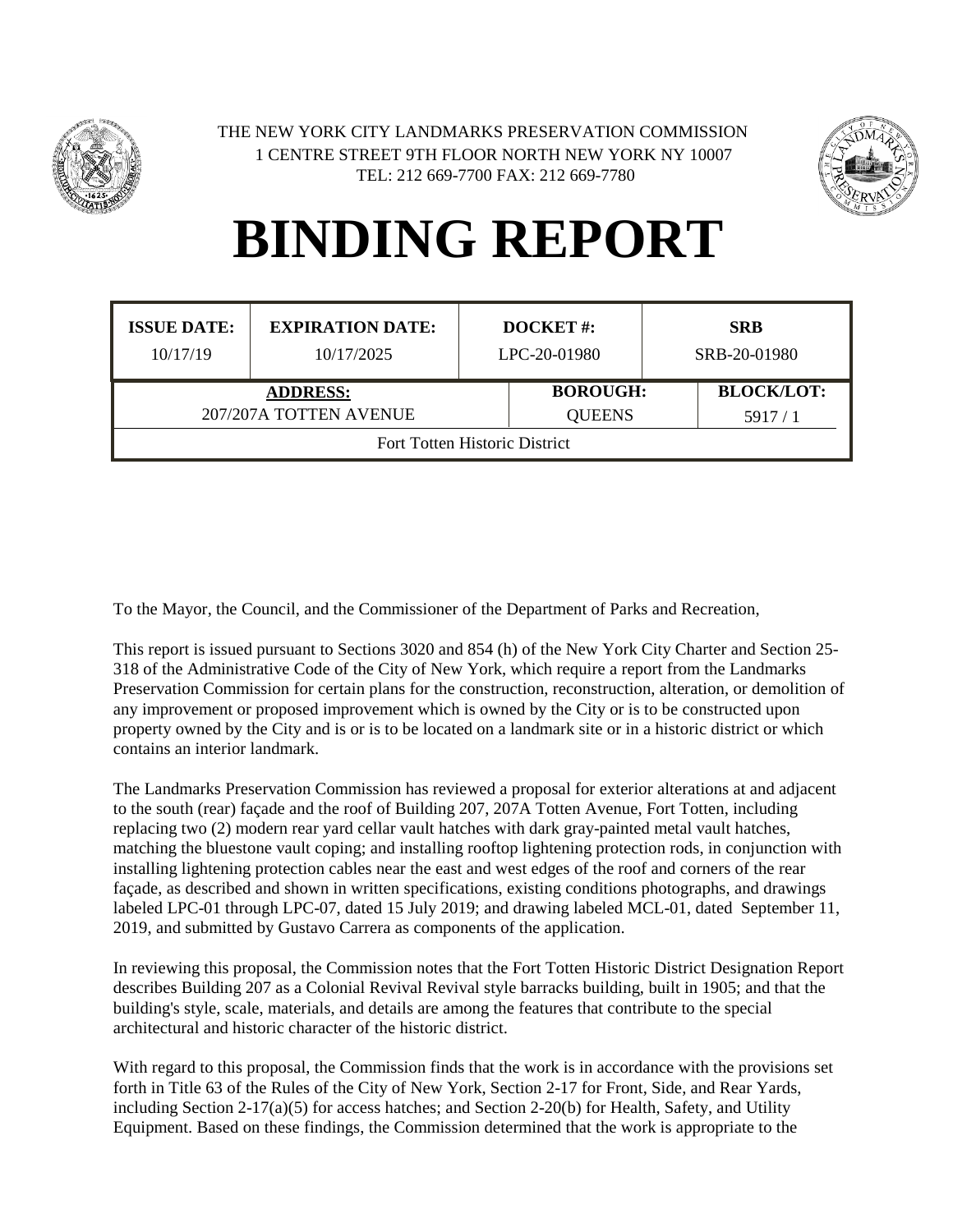building and to the Fort Totten Historic District. The work, therefore, is approved.

Please see Title 63 of the Rules of the City of New York for complete text of any Rule section(s) cited in this permit: http://www1.nyc.gov/site/lpc/applications/rules-guides.page

This report is issued on the basis of the building and site conditions described in the application and disclosed during the review process. By accepting this permit, the applicant agrees to notify the Commission if the actual building or site conditions vary or if original or historic building fabric is discovered. The Commission reserves the right to amend or revoke this permit, upon written notice to the applicant, in the event that the actual building or site conditions are materially different from those described in the application or disclosed during the review process.

All approved drawings are marked approved by the Commission with a perforated seal indicating the date of approval. The work is limited to what is contained in the perforated documents. Other work or amendments to this filing must be reviewed and approved separately. This report constitutes the permit; a copy must be prominently displayed at the site while work is in progress. Please direct inquiries to Richard Lowry.

Sound Saucell.

Sarah Carroll Chair

**cc:** Bernadette Artus, Deputy Director; Gustavo Carrera, Page Ayers Cowley Architecture

**Page 2** Issued: 10/17/19 DOCKET #: LPC-20-01980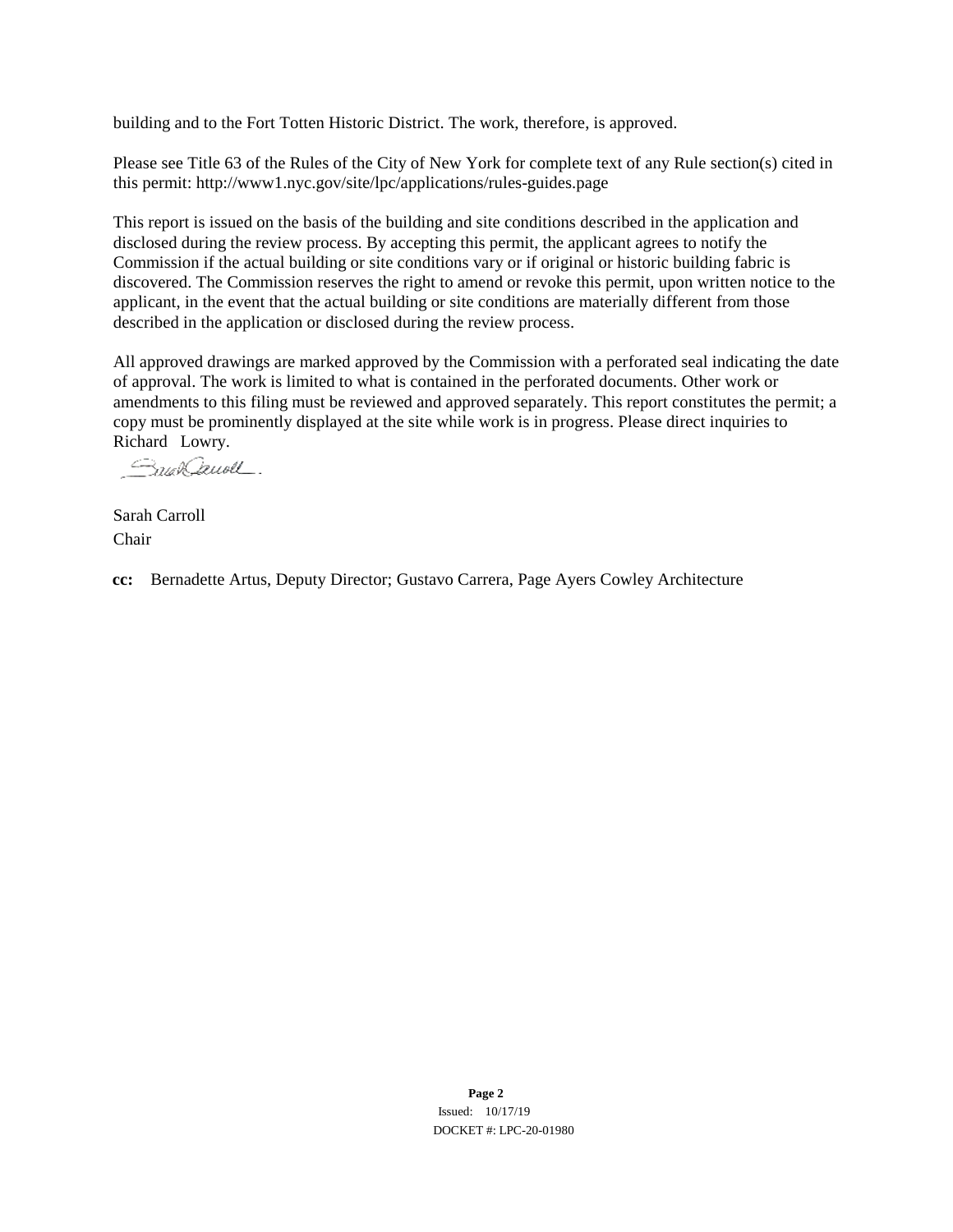



| <b>ISSUE DATE:</b><br>10/02/19                 | <b>EXPIRATION DATE:</b><br>10/2/2025 | DOCKET#:<br>LPC-20-03200 |                                                                 |  | <b>SRB</b><br>SRB-20-03200 |
|------------------------------------------------|--------------------------------------|--------------------------|-----------------------------------------------------------------|--|----------------------------|
| <b>ADDRESS:</b><br><b>10 SOUTH STREET</b>      |                                      |                          | <b>BLOCK/LOT:</b><br><b>BOROUGH:</b><br><b>MANHATTAN</b><br>2/2 |  |                            |
| Battery Maritime Building, Individual Landmark |                                      |                          |                                                                 |  |                            |

To the Mayor, the Council, and the NYC Economic Development Corporation:

This report is issued pursuant to Sections 3020 and 854 (h) of the New York City Charter and Section 25- 318 of the Administrative Code of the City of New York, which require a report from the Landmarks Preservation Commission for certain plans for the construction, reconstruction, alteration, or demolition of any improvement or proposed improvement which is owned by the City or is to be constructed upon property owned by the City and is or is to be located on a landmark site or in a historic district or which contains an interior landmark.

The Landmarks Preservation Commission has reviewed a proposal for exterior work at the South Street facade, including temporarily installing internally illuminated acrylic lettering ("CIPRIANI"), with a white finish, mounted at the top of the main entrance canopy return on aluminum framing with concealed conduit; and that the installation will be removed by April 2020; as described in an e-mail dated October 1, 2019, prepared by Sarah Sher, Higgins Quasebarth & Partners, LLC; and as shown on existing condition photographs, color renderings, and on drawings labeled 03 and 04, dated February 19, 2019, prepared by signs design group of new york inc, and submitted as components of the application.

In reviewing this proposal, the Commission notes that the Battery Maritime Building Individual Landmark Designation Report describes 10 South Street as a Beaux-Arts style marine terminal building designed by Walker & Morris and built in 1906-09. The Commission also notes that the steel canopy was approved under Commission Binding Report 08-7448 (LPC-08-2410), issued on February 21, 2008.

With regard to this proposal, the Commission finds that the work is in accordance with the provisions set forth in Title 63 of the Rules of the City of New York, Section 2-05 for Temporary Installations. Based on these findings, the Commission determined that the work is appropriate to the building. The work, therefore, is approved.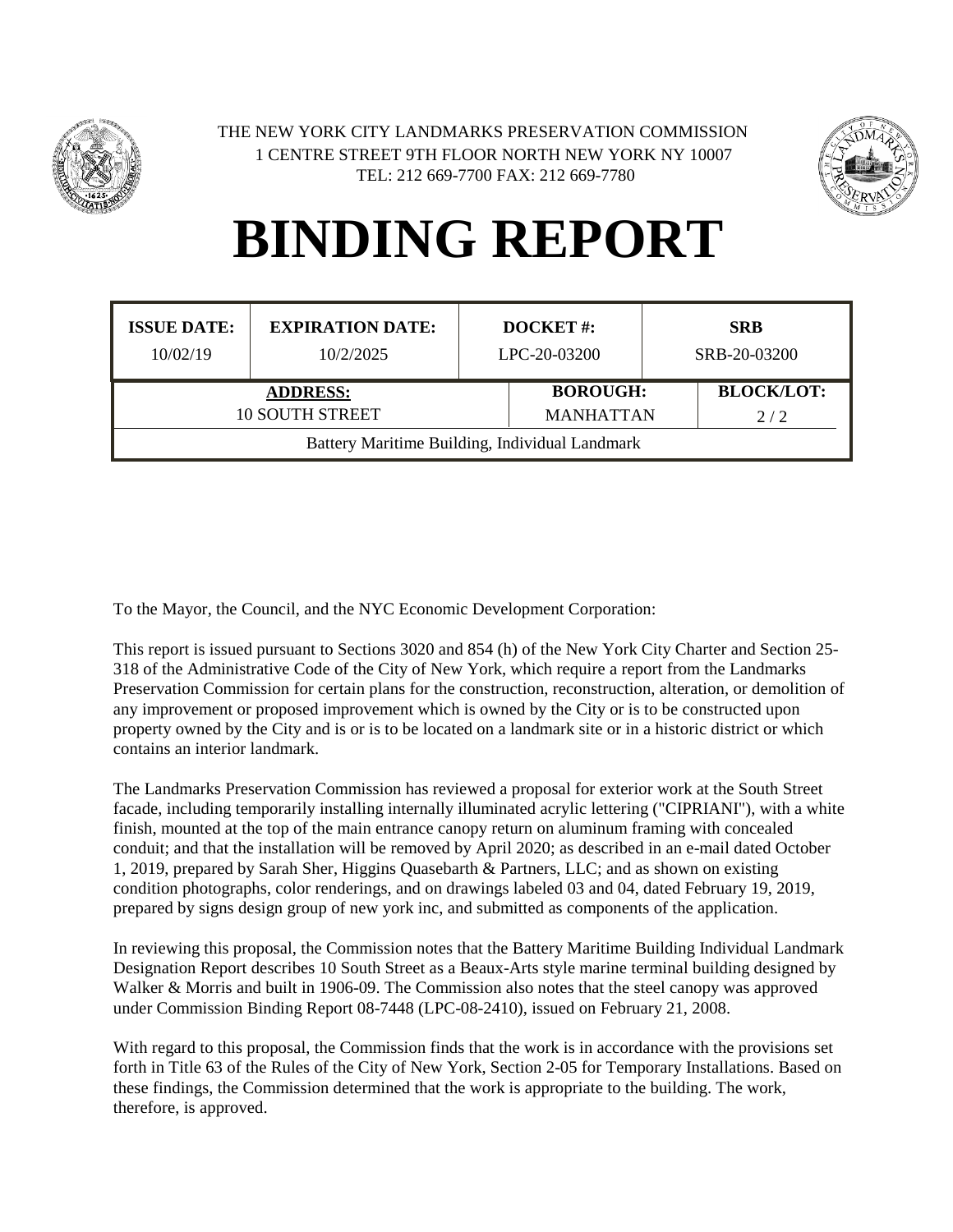Please see Title 63 of the Rules of the City of New York for complete text of any Rule section(s) cited in this permit: http://www1.nyc.gov/site/lpc/applications/rules-guides.page

This report is issued on the basis of the building and site conditions described in the application and disclosed during the review process. By accepting this permit, the applicant agrees to notify the Commission if the actual building or site conditions vary or if original or historic building fabric is discovered. The Commission reserves the right to amend or revoke this permit, upon written notice to the applicant, in the event that the actual building or site conditions are materially different from those described in the application or disclosed during the review process.

All approved drawings are marked approved by the Commission with a perforated seal indicating the date of approval. The work is limited to what is contained in the perforated documents. Other work or amendments to this filing must be reviewed and approved separately. This report constitutes the permit; a copy must be prominently displayed at the site while work is in progress. Please direct inquiries to Dena Tasse Winter.

Small Denoll.

Sarah Carroll Chair

**cc:** Jared Knowles, Deputy Director; Sarah Sher, Higgins Quasebarth & Partners

**Page 2** Issued: 10/02/19 DOCKET #: LPC-20-03200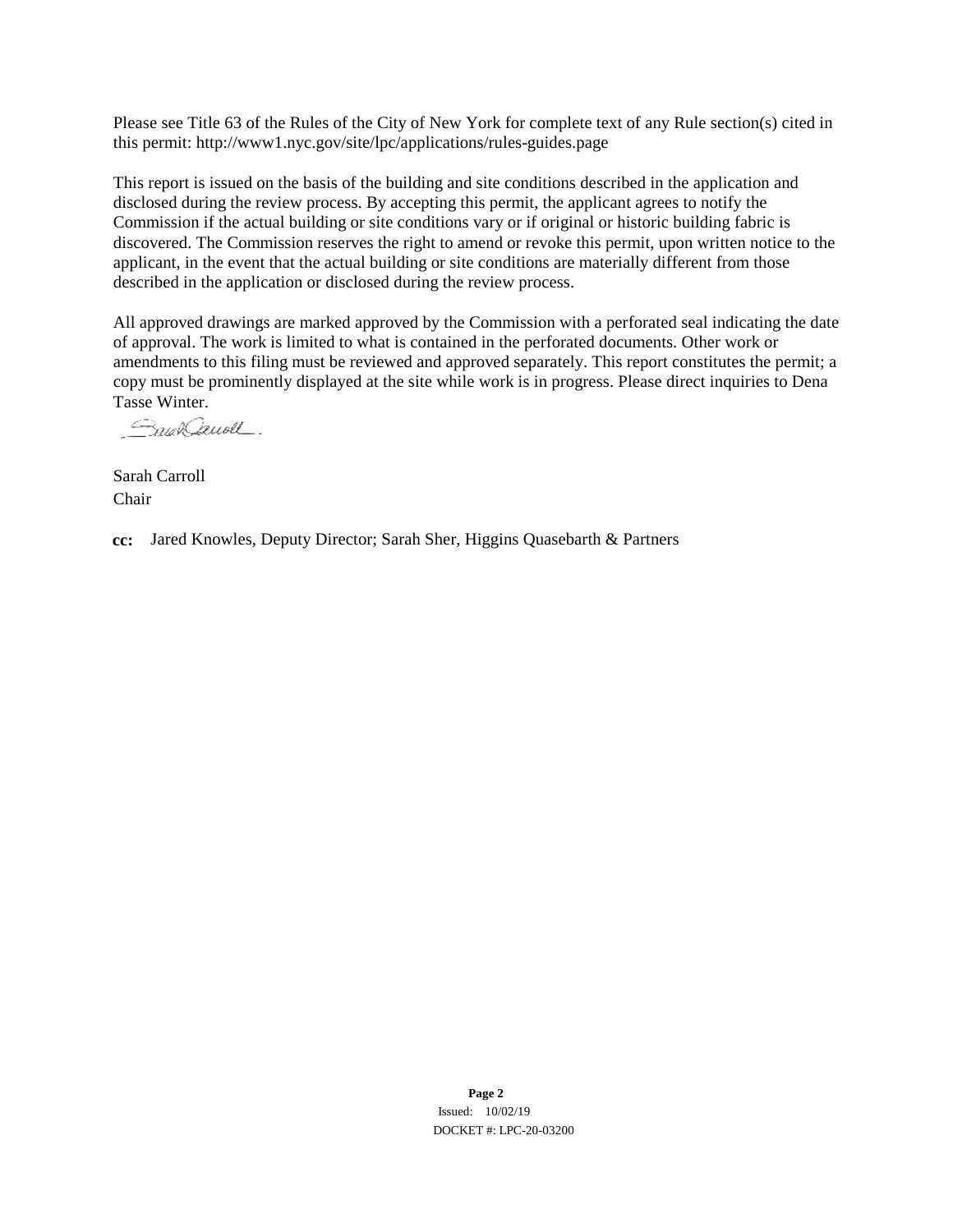



| <b>ISSUE DATE:</b><br>10/03/19 | <b>EXPIRATION DATE:</b><br>10/3/2025 | <b>DOCKET#:</b><br>LPC-20-03309 |                 |  | <b>SRB</b><br>SRB-20-03309 |
|--------------------------------|--------------------------------------|---------------------------------|-----------------|--|----------------------------|
| <b>ADDRESS:</b>                |                                      |                                 | <b>BOROUGH:</b> |  | <b>BLOCK/LOT:</b>          |
|                                |                                      |                                 | Manhattan       |  |                            |
| <b>NYC</b> Streetlight Poles   |                                      |                                 |                 |  |                            |
| Chelsea Historic District      |                                      |                                 |                 |  |                            |

To the Mayor, the Council, and the Director, Mobile Telecom Franchises & Special Projects,

This report is issued pursuant to Sections 3020 and 854 (h) of the New York City Charter and Section 25- 318 of the Administrative Code of the City of New York, which require a report from the Landmarks Preservation Commission for certain plans for the construction, reconstruction, alteration, or demolition of any improvement or proposed improvement which is owned by the City or is to be constructed upon property owned by the City and is or is to be located on a landmark site or in a historic district or which contains an interior landmark.

The Landmarks Preservation Commission has reviewed a proposal for installing a telecommunications poletop antenna and equipment shroud, mounted on an existing light pole, the design and attachment of which are in accordance with the guidelines established by the Public Design Commission. The work will occur at a light pole located within the Chelsea Historic District. The work consists of installing one (1) telecommunications poletop antenna and equipment shroud at an existing light pole, as well as installing conduit mounted within the metal shaft of the light pole, all finished to match the existing light pole (grey), as described and shown in existing conditions photographs; a locator map; a poletop manager print out; and a written scope of work dated (received) September 30, 2019, and prepared by Judith Garcia of NYC DOITT; and a letter, dated September 25, 2019, and prepared by Brett Sikoff of NYC DOITT, all submitted as components of the application. No work will disturb the bluestone sidewalk or granite curb.

In reviewing this proposal, the Commission notes that multiple telecommunications poletop antennas and transmitter boxes are proposed to be mounted on light poles throughout New York City's historic districts; that the Department of Information Technology and Telecommunications applications for such work have been divided into multiple phases, of which the current proposal consists of one (1) of such installation. The Commission further notes that the current application excludes any proposal for work within the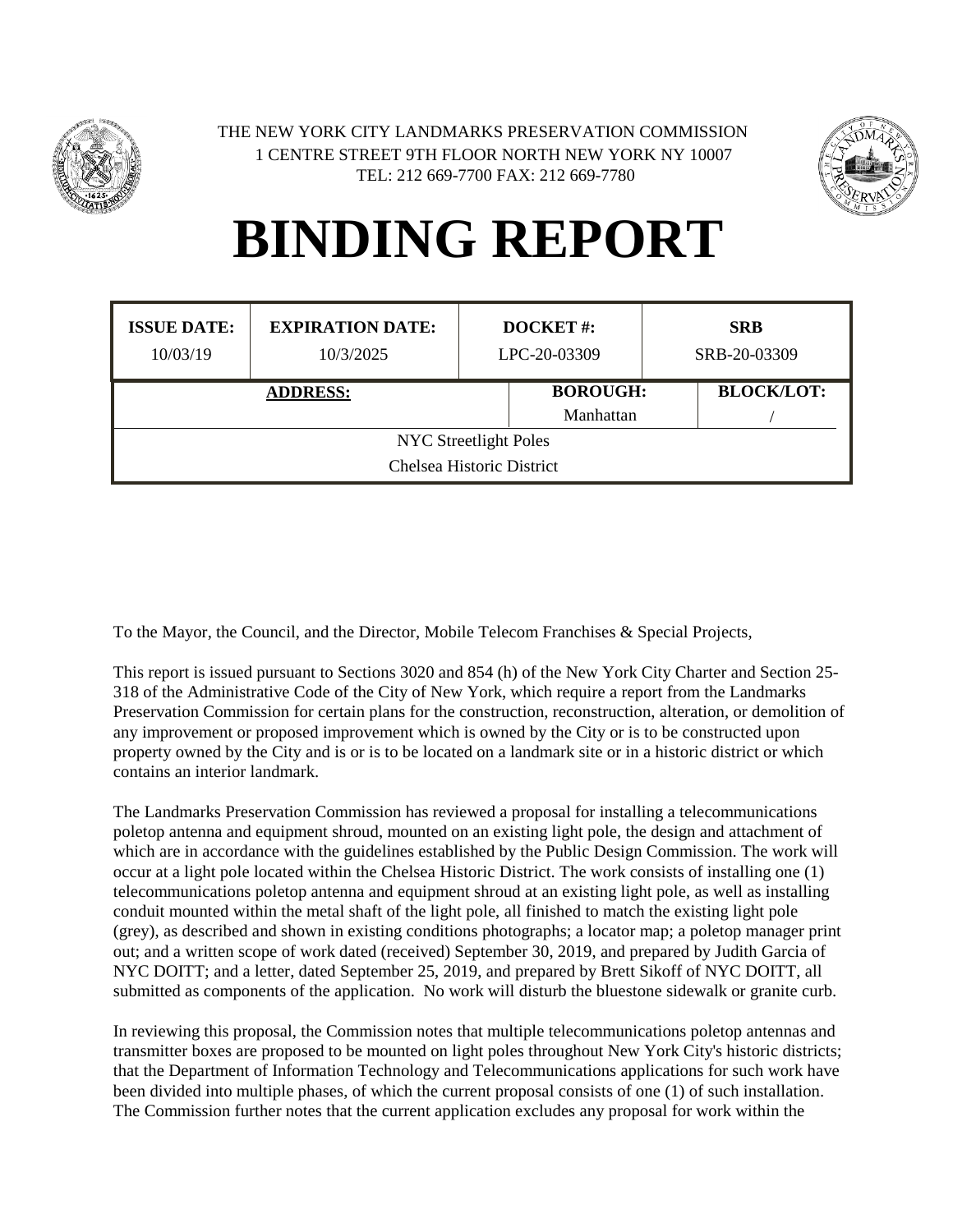African Burial Ground and The Commons Historic District, which must be reviewed and approved separately by the Landmarks Preservation Commission's Director of Archaeology. The Commission further notes that the Art Commission issued Certificate of Final Approval 22232 on September 14, 2005, approving the design of telecommunications poletop antennas and transmitter boxes, with associated conditions. The approved poletop identification number is 21551, within the Chelsea Historic District.

With regard to this proposal, the Commission finds that the small size, neutral finish, simple design, and mounting height of the proposed poletop antenna and equipment shroud will help them to be a discreet installation at the upper portion of light pole; that the installation will not call attention to itself and will not detract from the streetscape; and that the conduit run will be run within the light pole shaft, and will therefore not be visible from public thoroughfares. Based on these findings, the proposed work is determined to be appropriate to the historic district. The work, therefore, is approved.

Please provide one or more 8 by 10 inch black and white photographs of the completed work to the Public Design Commission of the City of New York, for its records.

This report is issued on the basis of the building and site conditions described in the application and disclosed during the review process. By accepting this permit, the applicant agrees to notify the Commission if the actual building or site conditions vary or if original or historic building fabric is discovered. The Commission reserves the right to amend or revoke this permit, upon written notice to the applicant, in the event that the actual building or site conditions are materially different from those described in the application or disclosed during the review process.

All approved drawings are marked approved by the Commission with a perforated seal indicating the date of approval. The work is limited to what is contained in the perforated documents. Other work or amendments to this filing must be reviewed and approved separately. This report constitutes the permit; a copy must be prominently displayed at the site while work is in progress. Please direct inquiries to Michelle Craren.

Small Denoll

Sarah Carroll Chair

**cc:** Emma Waterloo, Deputy Director; Judith Garcia, NYC DoITT

**Page 2** Issued: 10/03/19 DOCKET #: LPC-20-03309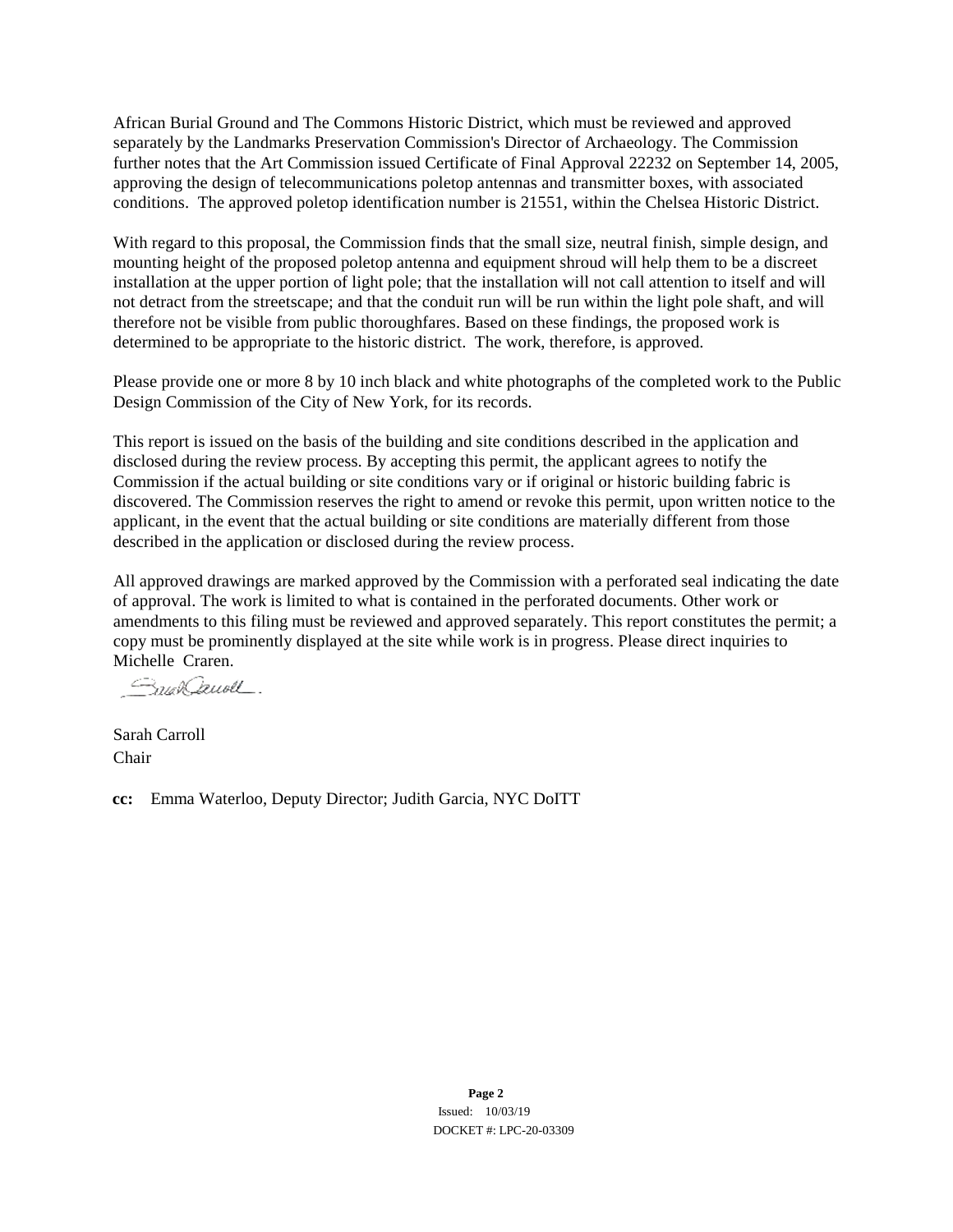



| <b>ISSUE DATE:</b>                              | <b>EXPIRATION DATE:</b> | <b>DOCKET#:</b> |                  | <b>SRB</b>        |  |  |
|-------------------------------------------------|-------------------------|-----------------|------------------|-------------------|--|--|
| 10/09/19                                        | 10/9/2025               | LPC-20-03366    |                  | SRB-20-03366      |  |  |
| <b>ADDRESS:</b>                                 |                         |                 | <b>BOROUGH:</b>  | <b>BLOCK/LOT:</b> |  |  |
| 1000 FIFTH AVENUE                               |                         |                 | <b>MANHATTAN</b> | 1111/1            |  |  |
| Metropolitan Museum of Art, Interior Landmark   |                         |                 |                  |                   |  |  |
| Metropolitan Museum of Art, Individual Landmark |                         |                 |                  |                   |  |  |

To the Mayor, the Council, and the Commissioner of the New York City Department of Cultural Affairs,

This report is issued pursuant to Sections 3020 and 854 (h) of the New York City Charter and Section 25- 318 of the Administrative Code of the City of New York, which require a report from the Landmarks Preservation Commission for certain plans for the construction, reconstruction, alteration, or demolition of any improvement or proposed improvement which is owned by the City or is to be constructed upon property owned by the City and is or is to be located on a landmark site or in a historic district or which contains an interior landmark.

The Landmarks Preservation Commission has reviewed a proposal for interior alterations only at the cellar level, at select locations outside of the areas designated as an Interior Landmark, as shown on drawings M-100.00 through M-106.00, and EN-100.00, dated (revised) September 11, 2019, and prepared by Peter Mokris, PE, all submitted as components of the application.

The Commission has reviewed these drawings and finds that the work will have no effect on significant protected features of the building.

This report is issued on the basis of the building and site conditions described in the application and disclosed during the review process. By accepting this permit, the applicant agrees to notify the Commission if the actual building or site conditions vary or if original or historic building fabric is discovered. The Commission reserves the right to amend or revoke this permit, upon written notice to the applicant, in the event that the actual building or site conditions are materially different from those described in the application or disclosed during the review process.

All approved drawings are marked approved by the Commission with a perforated seal indicating the date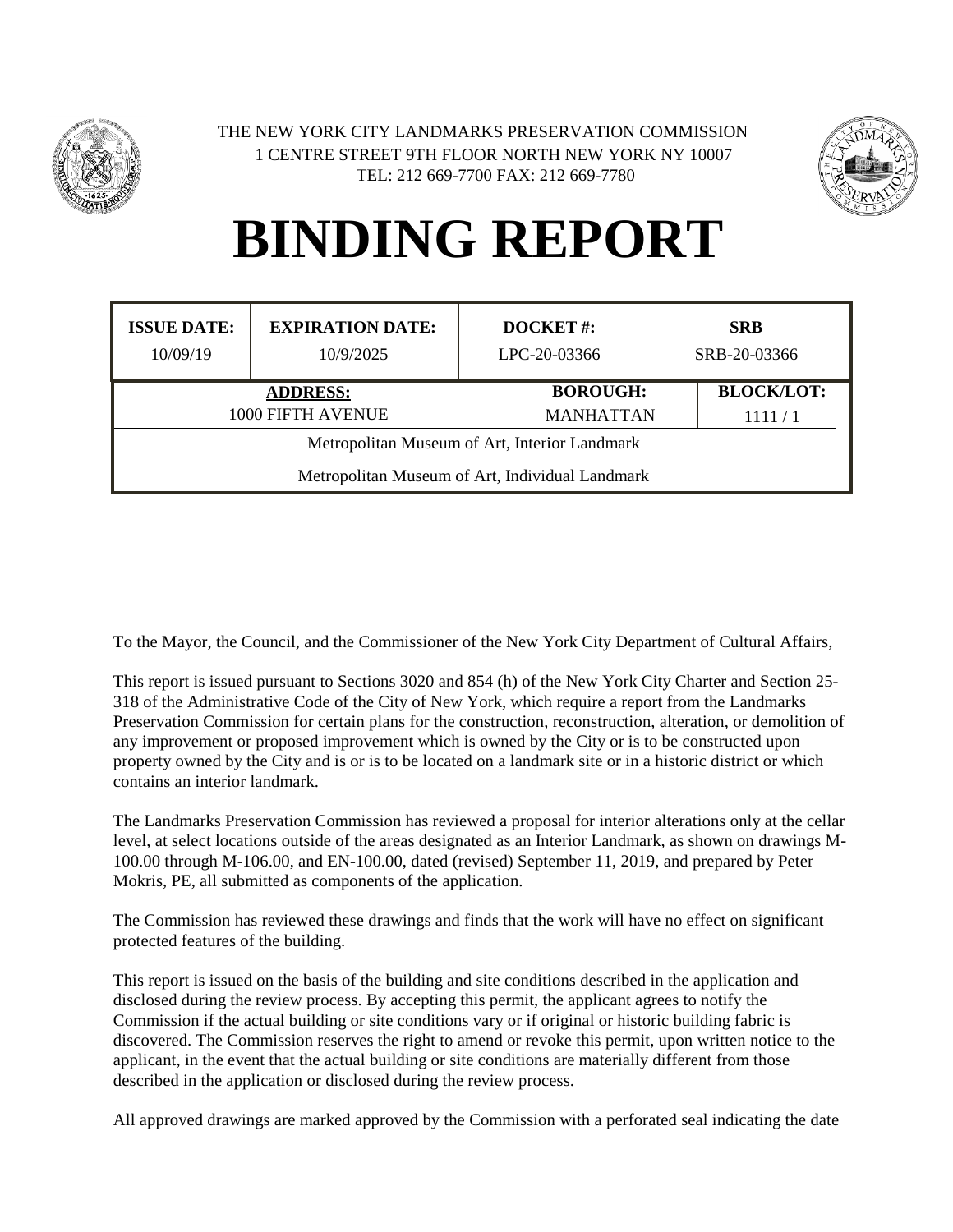of approval. The work is limited to what is contained in the perforated documents. Other work or amendments to this filing must be reviewed and approved separately. This report constitutes the permit; a copy must be prominently displayed at the site while work is in progress. Please direct inquiries to

Michelle Craren.<br>*Salak Causel* 

Sarah Carroll Chair

**cc:** Emma Waterloo, Deputy Director; Rebekah Seely, The Metropolitan Museum of Art

**Page 2** Issued: 10/09/19 DOCKET #: LPC-20-03366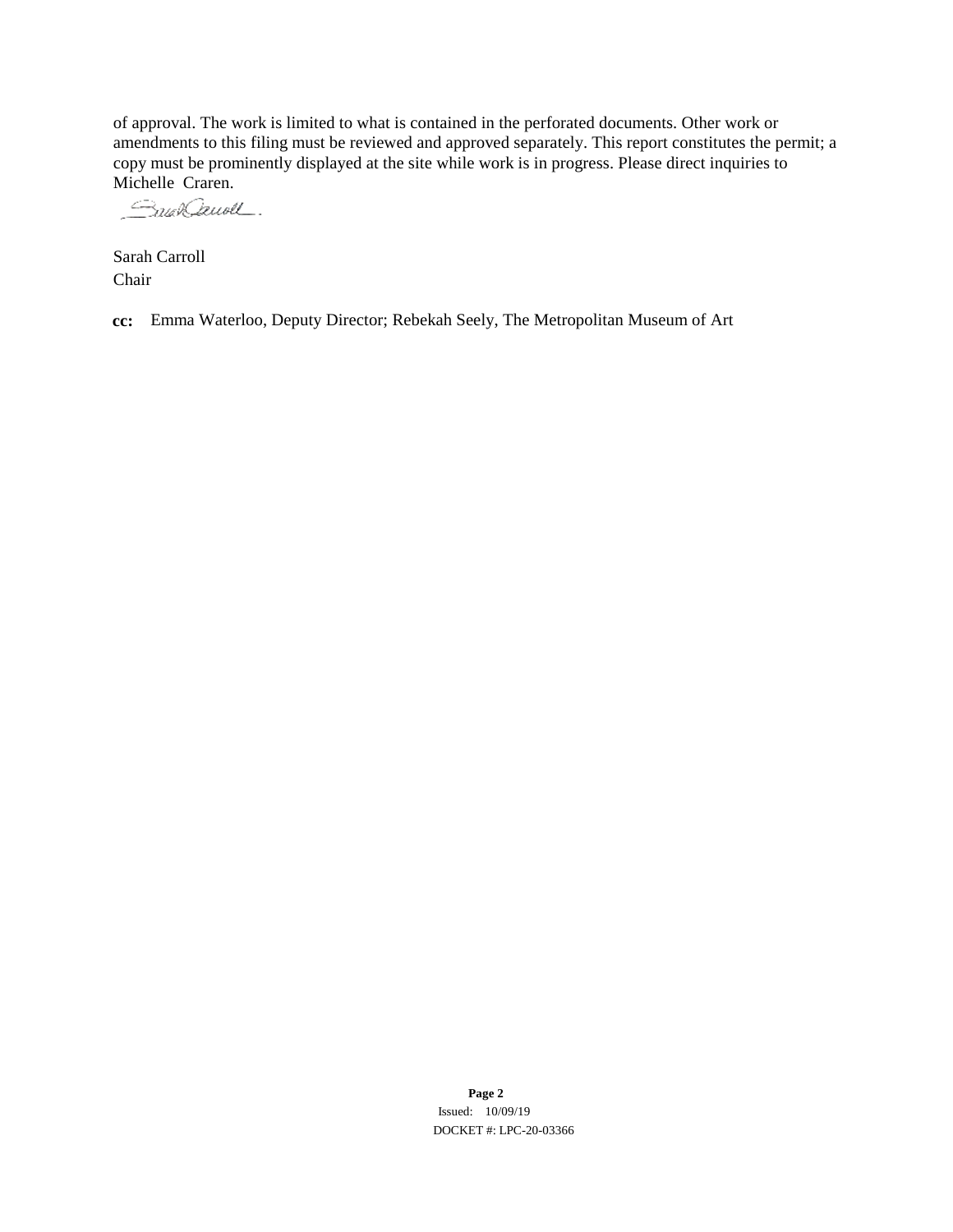



| <b>ISSUE DATE:</b>                                                                                                         | <b>EXPIRATION DATE:</b> | <b>DOCKET#:</b> |                  | <b>SRB</b>   |                   |
|----------------------------------------------------------------------------------------------------------------------------|-------------------------|-----------------|------------------|--------------|-------------------|
| 10/08/19                                                                                                                   | 10/8/2025               | LPC-20-03455    |                  | SRB-20-03455 |                   |
| <b>ADDRESS:</b>                                                                                                            |                         |                 | <b>BOROUGH:</b>  |              | <b>BLOCK/LOT:</b> |
| 253 BROADWAY                                                                                                               |                         |                 | <b>MANHATTAN</b> |              | 134/7501          |
| (Former) Home Life Insurance Company Building (incorporating the former Postal Telegraph Building),<br>Individual Landmark |                         |                 |                  |              |                   |

To the Mayor, the Council, and the Assistant Commissioner, NYC Department of Citywide Administrative Services,

This report is issued pursuant to Sections 3020 and 854 (h) of the New York City Charter and Section 25- 318 of the Administrative Code of the City of New York, which require a report from the Landmarks Preservation Commission for certain plans for the construction, reconstruction, alteration, or demolition of any improvement or proposed improvement which is owned by the City or is to be constructed upon property owned by the City and is or is to be located on a landmark site or in a historic district or which contains an interior landmark.

The Landmarks Preservation Commission has reviewed a proposal for interior alterations at the sub-cellar through the water tower enclosure at the roof, as shown on drawings SP-001.00, SP-002.00, DSP-101.00, DSP-102.00, DSP-103.00, SP-201.00 through SP-216.00, SP-301.00, SP-302.00, SP-401.00, and SP-402.00, dated (revised) September 30, 2019, and prepared by Oneil D. Gayle, P.E., all submitted as components of the application.

The Commission has reviewed the application and drawings and finds that the work will have no effect on significant protected features of the building.

This report is issued on the basis of the building and site conditions described in the application and disclosed during the review process. By accepting this permit, the applicant agrees to notify the Commission if the actual building or site conditions vary or if original or historic building fabric is discovered. The Commission reserves the right to amend or revoke this permit, upon written notice to the applicant, in the event that the actual building or site conditions are materially different from those described in the application or disclosed during the review process.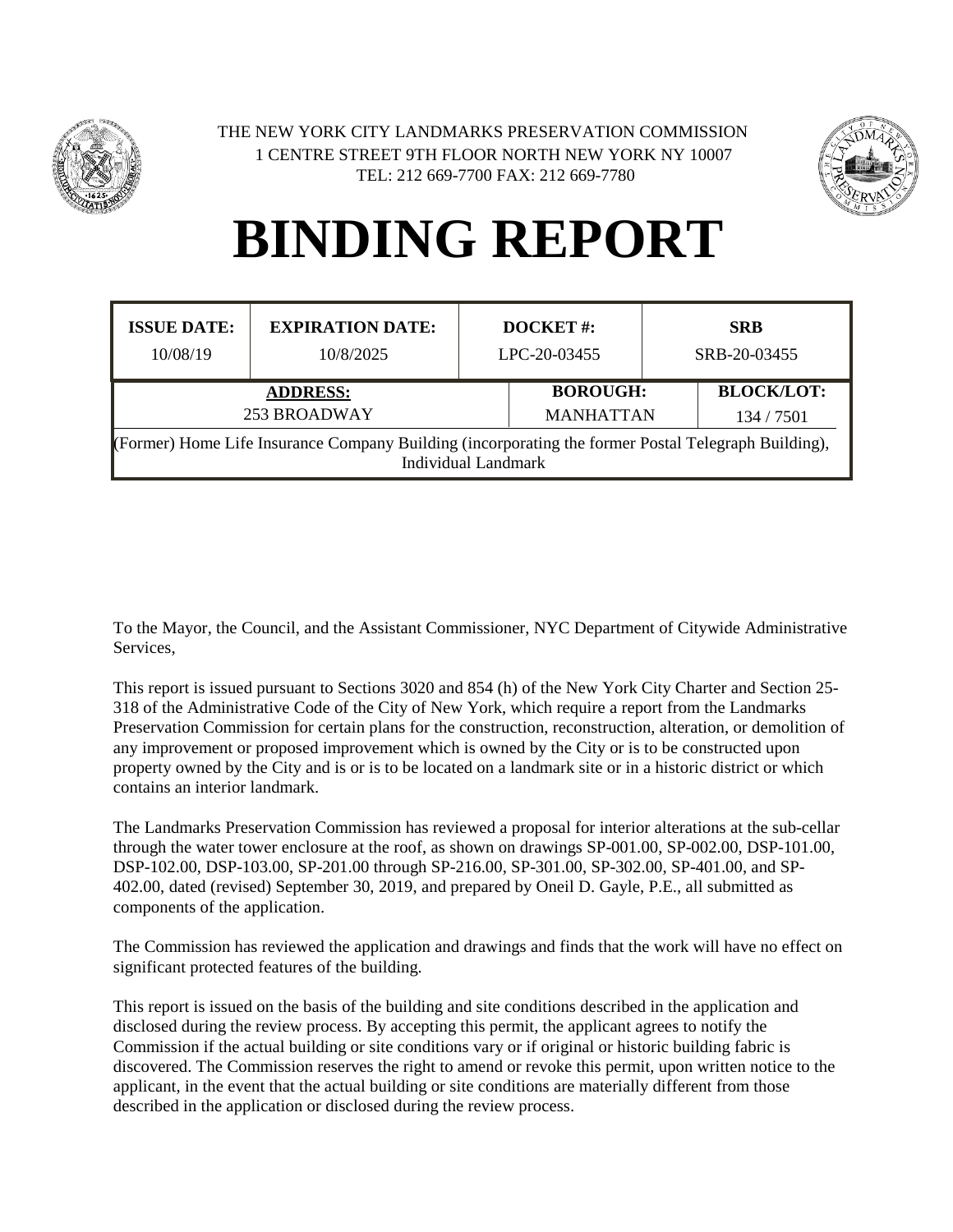All approved drawings are marked approved by the Commission with a perforated seal indicating the date of approval. The work is limited to what is contained in the perforated documents. Other work or amendments to this filing must be reviewed and approved separately. This report constitutes the permit; a copy must be prominently displayed at the site while work is in progress. Please direct inquiries to Marie Guarino.

Smit Cauoll

Sarah Carroll Chair

**cc:** Jared Knowles, Deputy Director; Renny Palmer, Loring Engineers

**Page 2** Issued: 10/08/19 DOCKET #: LPC-20-03455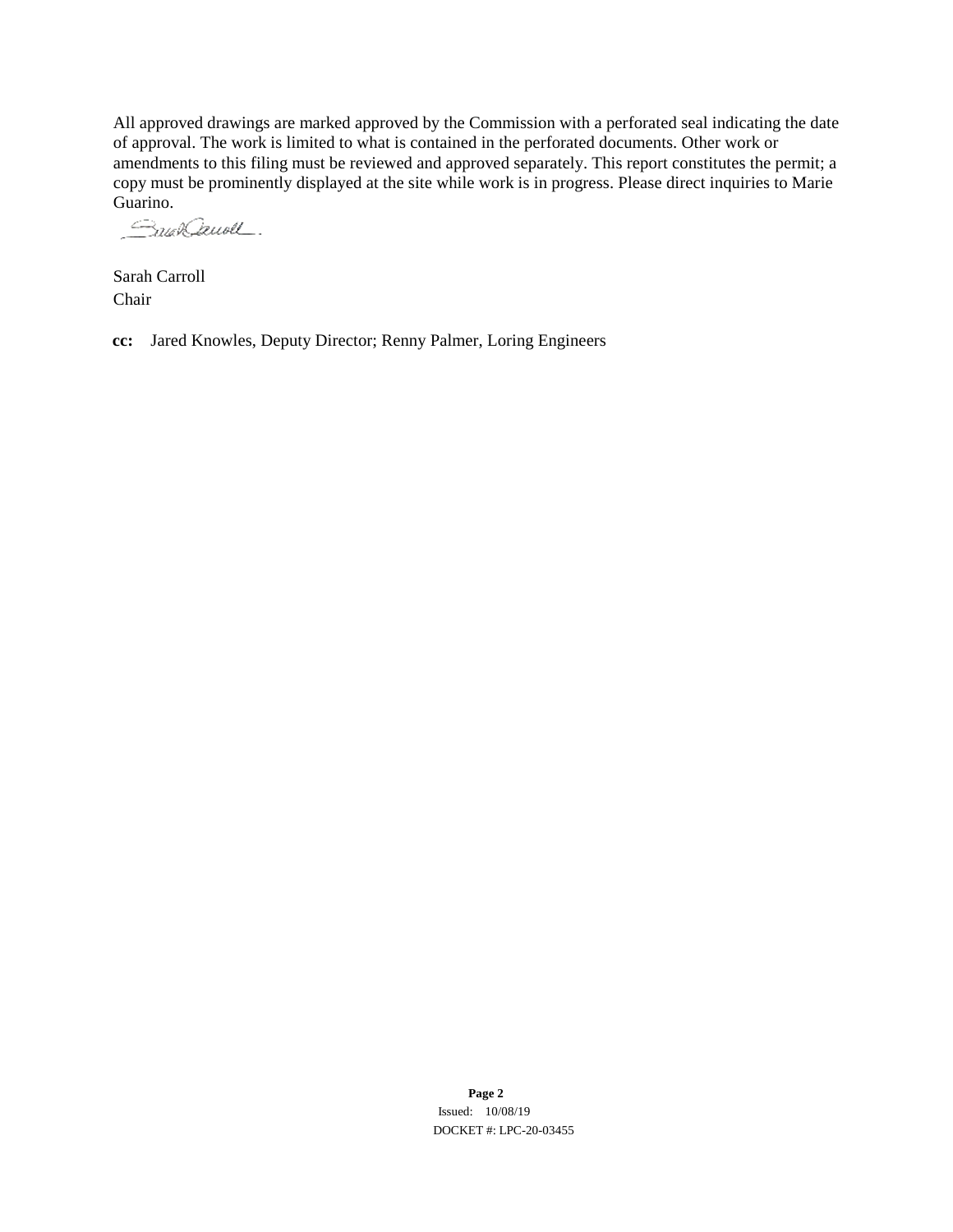



| <b>ISSUE DATE:</b><br>10/25/19                                                                                               | <b>EXPIRATION DATE:</b><br>10/25/2025 | <b>DOCKET#:</b><br>LPC-20-03988 |                                     |  | <b>SRB</b><br>SRB-20-03988  |
|------------------------------------------------------------------------------------------------------------------------------|---------------------------------------|---------------------------------|-------------------------------------|--|-----------------------------|
| <b>ADDRESS:</b><br><b>476 FIFTH AVENUE</b>                                                                                   |                                       |                                 | <b>BOROUGH:</b><br><b>MANHATTAN</b> |  | <b>BLOCK/LOT:</b><br>1257/1 |
| New York Public Library (Stephen A. Schwarzman Building) Interiors, Main Reading Room and<br>Catalog Room, Interior Landmark |                                       |                                 |                                     |  |                             |
| New York Public Library, Interior Landmark                                                                                   |                                       |                                 |                                     |  |                             |
| New York Public Library, Individual Landmark                                                                                 |                                       |                                 |                                     |  |                             |

To the Mayor, the Council, and the Vice President, Office of Capital Planning and Construction,

This report is issued pursuant to Sections 3020 and 854 (h) of the New York City Charter and Section 25- 318 of the Administrative Code of the City of New York, which require a report from the Landmarks Preservation Commission for certain plans for the construction, reconstruction, alteration, or demolition of any improvement or proposed improvement which is owned by the City or is to be constructed upon property owned by the City and is or is to be located on a landmark site or in a historic district or which contains an interior landmark.

The Landmarks Preservation Commission has reviewed a proposal for interior alterations only, within nondesignated areas of the cellar through third floors; as shown on drawings labeled G-001 thorugh G-005, DM-100, DM-101, DM-151 through DM-157, A-100, A-101, A-600, A\_602, A-605, A-608, A-610, A-613, A-616, A-619, A-700, A-710, A-720, dated September 27, 2019, prepared by Elizabeth Leber, R.A., and submitted as components of the application.

In reviewing this proposal, the Commission notes that the New York Public Library Individual and Interior Landmark designation reports describe 476 Fifth Avenue as a monumental Beaux-Arts style civic structure and interiors designed by Carrere & Hastings, and built in 1898-1911.

With regard to this proposal, the Commission finds that the proposed work will occur outside of the designated portions of the interior, and therefore will have no effect on significant architectural features of this Interior Landmark. Based on these findings, the Commission determines the proposed work to be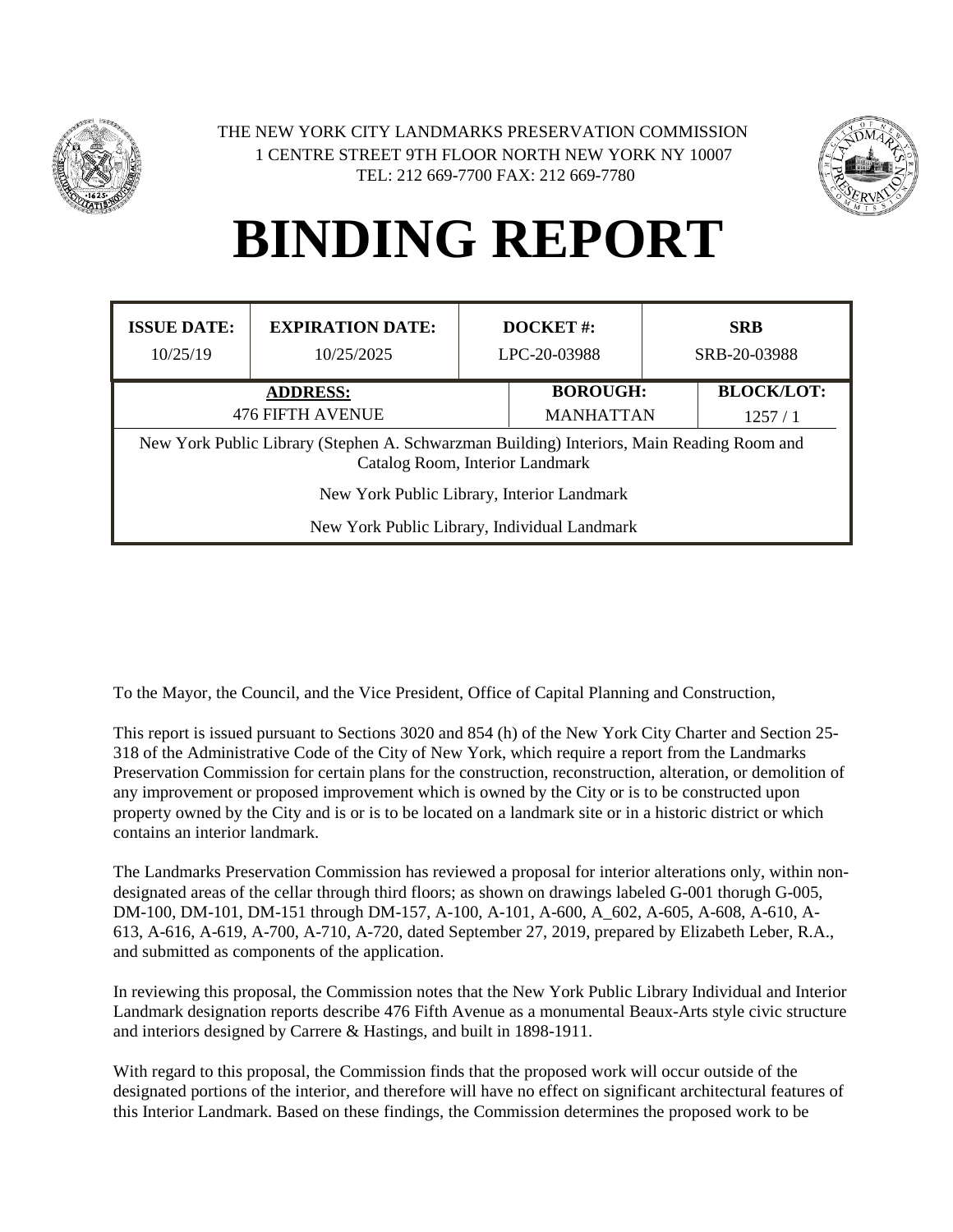appropriate to this Individual and Interior Landmark. The work, therefore, is approved.

This report is issued on the basis of the building and site conditions described in the application and disclosed during the review process. By accepting this permit, the applicant agrees to notify the Commission if the actual building or site conditions vary or if original or historic building fabric is discovered. The Commission reserves the right to amend or revoke this permit, upon written notice to the applicant, in the event that the actual building or site conditions are materially different from those described in the application or disclosed during the review process.

All approved drawings are marked approved by the Commission with a perforated seal indicating the date of approval. The work is limited to what is contained in the perforated documents. Other work or amendments to this filing must be reviewed and approved separately. This report constitutes the permit; a copy must be prominently displayed at the site while work is in progress. Please direct inquiries to Karina Bishop.

Saun Cauvell.

Sarah Carroll Chair

**cc:** Edith Bellinghausen, Deputy Director; Elaine Rios, Conversano

**Page 2** Issued: 10/25/19 DOCKET #: LPC-20-03988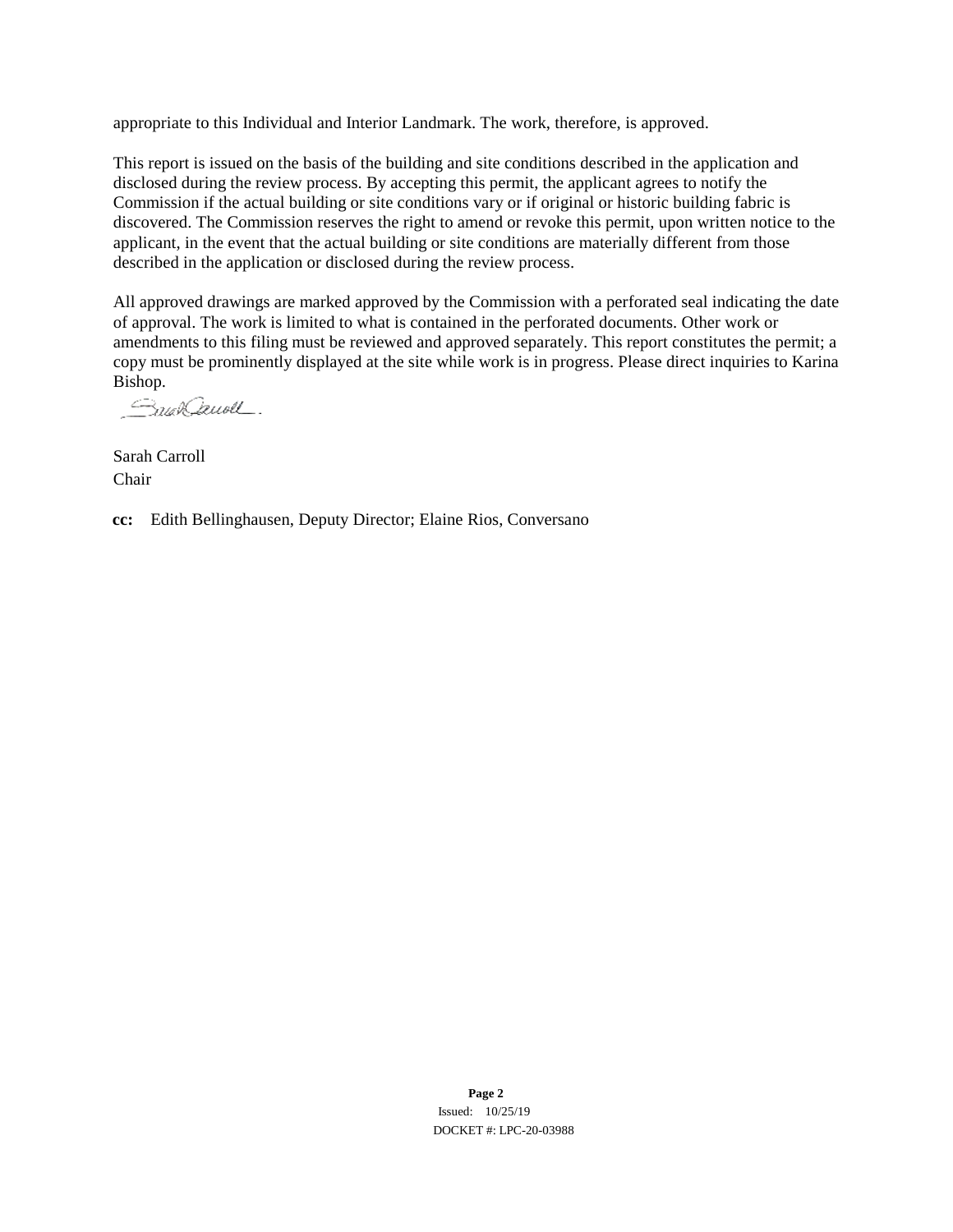



| <b>ISSUE DATE:</b><br>10/23/19                   | <b>EXPIRATION DATE:</b><br>10/23/2025 | DOCKET#:<br>LPC-20-03995 |              | <b>SRB</b><br>SRB-20-03995 |        |  |  |
|--------------------------------------------------|---------------------------------------|--------------------------|--------------|----------------------------|--------|--|--|
| <b>ADDRESS:</b>                                  |                                       | <b>BOROUGH:</b>          |              | <b>BLOCK/LOT:</b>          |        |  |  |
| 895 SHORE ROAD                                   |                                       |                          | <b>BRONX</b> |                            | 5650/1 |  |  |
| THE BARTOW-PELL MANISON                          |                                       |                          |              |                            |        |  |  |
| Bartow-Pell Mansion, Interior, Interior Landmark |                                       |                          |              |                            |        |  |  |
| Bartow-Pell Mansion, Individual Landmark         |                                       |                          |              |                            |        |  |  |

To the Mayor, the Council, and the Dep. Commissioner for Capital Projects, NYC Dept. of Parks & Rec.:

This report is issued pursuant to Sections 3020 and 854 (h) of the New York City Charter and Section 25- 318 of the Administrative Code of the City of New York, which require a report from the Landmarks Preservation Commission for certain plans for the construction, reconstruction, alteration, or demolition of any improvement or proposed improvement which is owned by the City or is to be constructed upon property owned by the City and is or is to be located on a landmark site or in a historic district or which contains an interior landmark.

The Landmarks Preservation Commission has reviewed a proposal for interior work only at the nondesignated basement as shown in drawings labeled G001 and S101, dated September 2019, prepared by Vesna Hadzibabic, PE.

The Commission has reviewed the drawings and finds that the work will have no effect on the significant protected features of the interior landmark.

This report is issued on the basis of the building and site conditions described in the application and disclosed during the review process. By accepting this permit, the applicant agrees to notify the Commission if the actual building or site conditions vary or if original or historic building fabric is discovered. The Commission reserves the right to amend or revoke this permit, upon written notice to the applicant, in the event that the actual building or site conditions are materially different from those described in the application or disclosed during the review process.

All approved drawings are marked approved by the Commission with a perforated seal indicating the date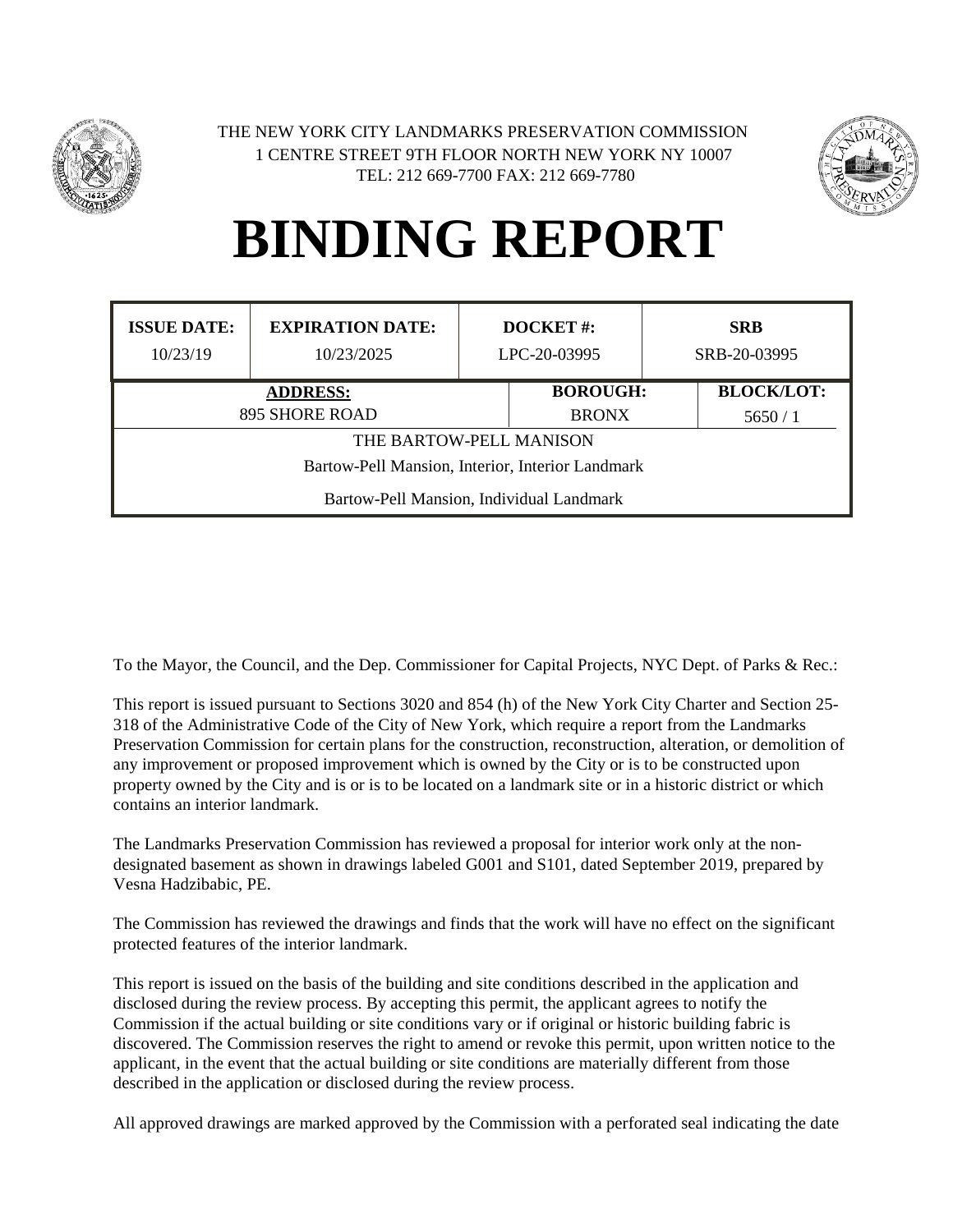of approval. The work is limited to what is contained in the perforated documents. Other work or amendments to this filing must be reviewed and approved separately. This report constitutes the permit; a copy must be prominently displayed at the site while work is in progress. Please direct inquiries to Lisa

Schaeffer.<br>*Gaus Causel* 

Sarah Carroll Chair

**cc:** Jared Knowles, Deputy Director; Sybil Young,

**Page 2** Issued: 10/23/19 DOCKET #: LPC-20-03995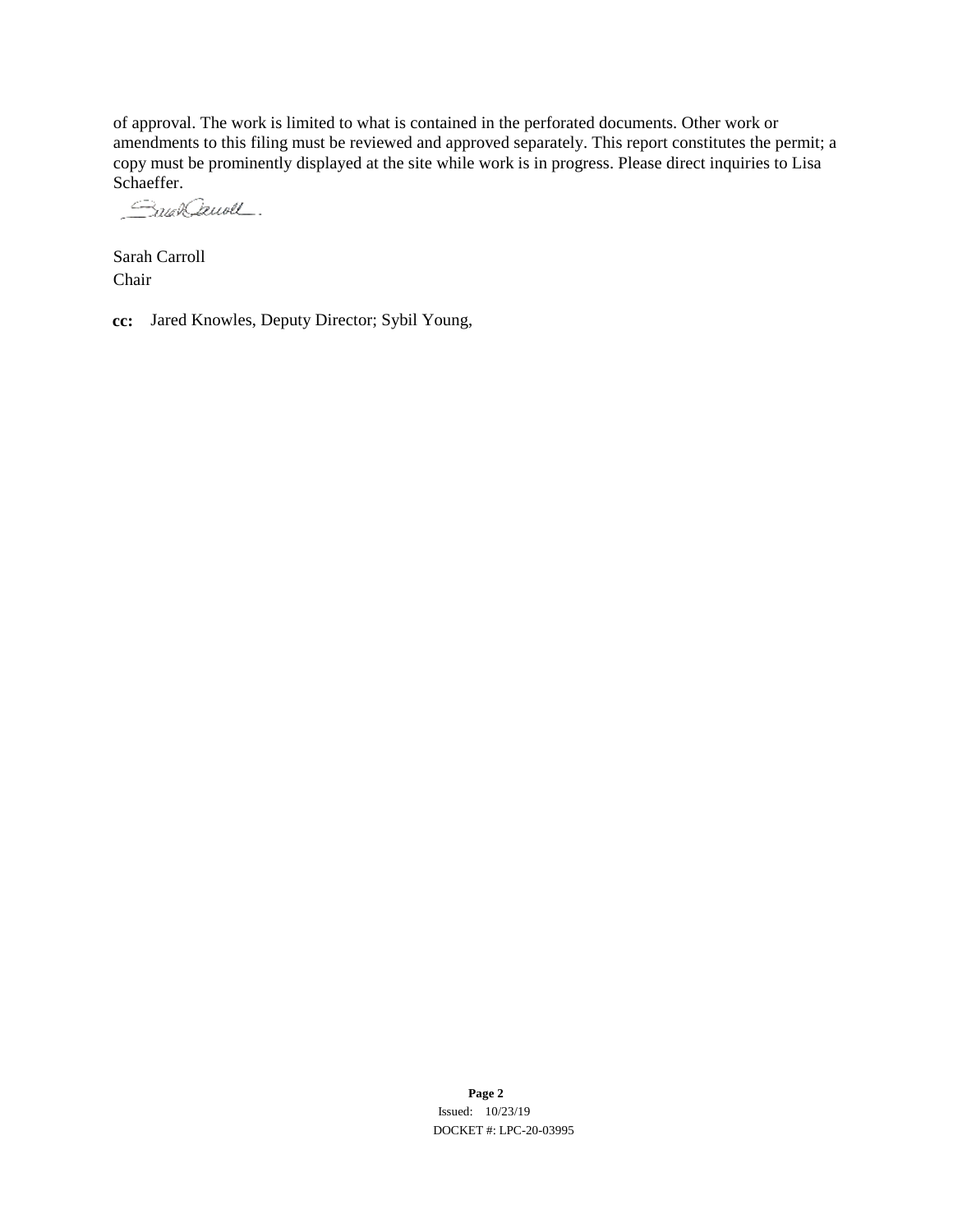



| <b>ISSUE DATE:</b><br>10/28/19                 | <b>EXPIRATION DATE:</b><br>10/28/2025 | <b>DOCKET#:</b><br>LPC-20-04043 |                 | <b>SRB</b><br>SRB-20-04043 |  |  |  |
|------------------------------------------------|---------------------------------------|---------------------------------|-----------------|----------------------------|--|--|--|
| <b>ADDRESS:</b>                                |                                       | <b>BOROUGH:</b>                 |                 | <b>BLOCK/LOT:</b>          |  |  |  |
|                                                |                                       |                                 | <b>Brooklyn</b> |                            |  |  |  |
| <b>NYC</b> Streetlight Poles                   |                                       |                                 |                 |                            |  |  |  |
| Historic Street Lampposts, Individual Landmark |                                       |                                 |                 |                            |  |  |  |
| Prospect Heights Historic District             |                                       |                                 |                 |                            |  |  |  |

To the Mayor, the Council, and the Director, Mobile Telecom Franchises & Special Projects,

This report is issued pursuant to Sections 3020 and 854 (h) of the New York City Charter and Section 25- 318 of the Administrative Code of the City of New York, which require a report from the Landmarks Preservation Commission for certain plans for the construction, reconstruction, alteration, or demolition of any improvement or proposed improvement which is owned by the City or is to be constructed upon property owned by the City and is or is to be located on a landmark site or in a historic district or which contains an interior landmark.

The Landmarks Preservation Commission has reviewed a proposal for installing telecommunications poletop antennas and associated transmitter boxes mounted on existing light poles, the design and attachment of which are in accordance with the guidelines established by the Public Design Commission. The work will occur at an light pole located within the Prospect Heights Historic District. The work consists of installing one (1) telecommunications poletop antenna and transmitter box at an existing light pole, as well as installing conduit mounted to the metal shaft of the light pole, all finished to match the existing light pole (gray); and excavating concrete pavers where the concrete will be replaced to match the pre-existing tint and scoring, as described and shown in existing conditions photographs, locator map, poletop manager print out, manhole cover diagram, and a letter, dated October 16, 2019, prepared by Brett Sikoff of NYC DoITT, and submitted as components of the application.

In reviewing this proposal, the Commission notes that multiple telecommunications poletop antenna and transmitter box are proposed to be mounted on light poles throughout New York City's historic districts; that the Department of Information Technology and Telecommunications applications for such work have been divided into multiple phases, of which the current proposal consists of one (1) of such installations.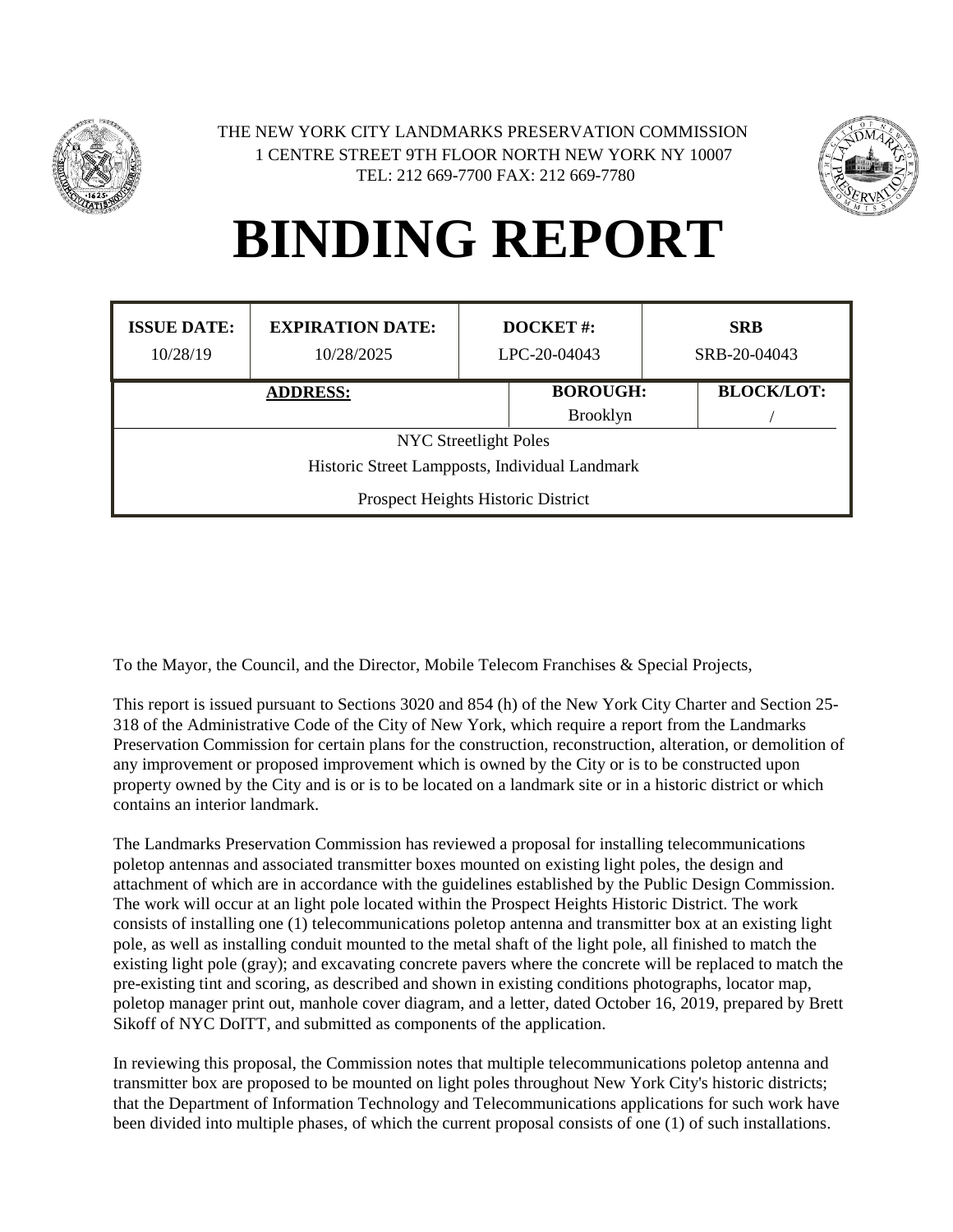The Commission also notes that the current application excludes any proposal for work with the African Burial Ground and The Commons Historic District, which must be reviewed and approved separately by the Landmarks Preservation Commission's Director of Archaeology. The Commission further notes that the Art Commission issued Certificate of Final Approval 22232 on September 14, 2005, approving the design of telecommunications poletop antennas and transmitter boxes, with associated conditions. The Approved poletop identification number within the Prospect Heights Historic District is: 17828.

With regard to this proposal, the Commission finds that the small size, neutral finish, simple design, and mounting height of the proposed poletop antenna and transmitter box will help them to be discreet installations at the upper portions of the light pole; that the installations will not call attention to themselves and will not detract from the streetscape; that the conduit run will be the thinnest possible diameter and will be finished to blend with the light pole shaft, so as not to call undue attention to itself; and that any concrete sidewalks to be excavated will be replaced with new concrete to match the tint and scoring of the adjacent concrete paving. Based on these findings, the proposed work is determined to be appropriate to this historic district. Therefore, the work is approved.

Please provide one or more 8 by 10 inch black and white photographs of the completed work to the Public Design Commission of the City of New York, for its records.

This report is issued on the basis of the building and site conditions described in the application and disclosed during the review process. By accepting this permit, the applicant agrees to notify the Commission if the actual building or site conditions vary or if original or historic building fabric is discovered. The Commission reserves the right to amend or revoke this permit, upon written notice to the applicant, in the event that the actual building or site conditions are materially different from those described in the application or disclosed during the review process.

All approved drawings are marked approved by the Commission with a perforated seal indicating the date of approval. The work is limited to what is contained in the perforated documents. Other work or amendments to this filing must be reviewed and approved separately. This report constitutes the permit; a copy must be prominently displayed at the site while work is in progress. Please direct inquiries to Winnie Chau.

Snaklauoll.

Sarah Carroll Chair

**cc:** Emma Waterloo, Deputy Director; Judith Garcia, NYC DoITT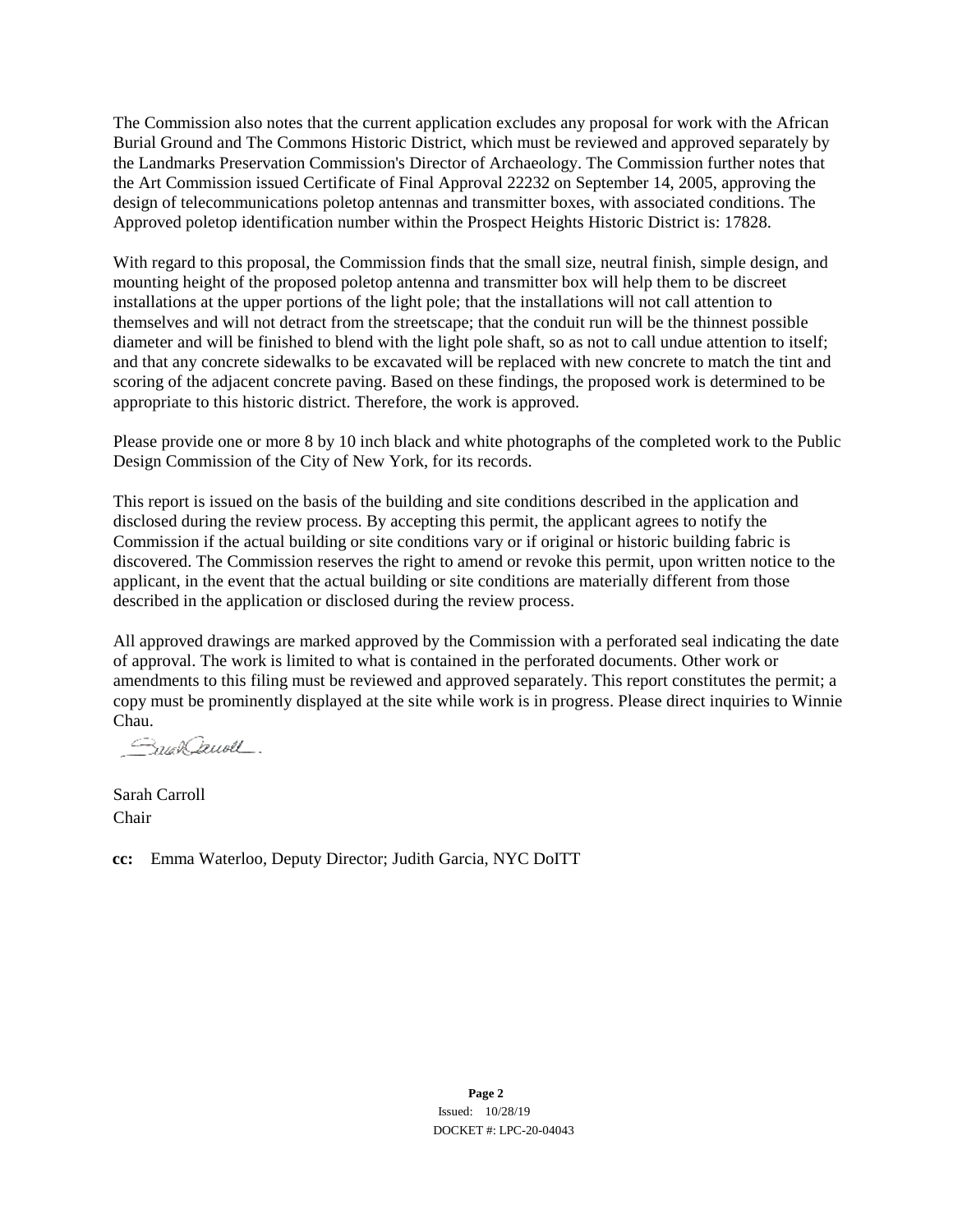



| <b>ISSUE DATE:</b><br>10/29/19           | <b>EXPIRATION DATE:</b><br>10/29/2025 | <b>DOCKET#:</b><br>LPC-20-04173 |              | <b>SRB</b><br>SRB-20-04173 |  |  |
|------------------------------------------|---------------------------------------|---------------------------------|--------------|----------------------------|--|--|
| <b>ADDRESS:</b>                          |                                       | <b>BOROUGH:</b>                 |              | <b>BLOCK/LOT:</b>          |  |  |
| NYC STREETLIGHT POLES                    |                                       |                                 | <b>Bronx</b> |                            |  |  |
| NYC STREETLIGHT POLES                    |                                       |                                 |              |                            |  |  |
| <b>Grand Concourse Historic District</b> |                                       |                                 |              |                            |  |  |

To the Mayor, the Council, and the Director, Mobile Telecom Franchises & Special Projects,

This report is issued pursuant to Sections 3020 and 854 (h) of the New York City Charter and Section 25- 318 of the Administrative Code of the City of New York, which require a report from the Landmarks Preservation Commission for certain plans for the construction, reconstruction, alteration, or demolition of any improvement or proposed improvement which is owned by the City or is to be constructed upon property owned by the City and is or is to be located on a landmark site or in a historic district or which contains an interior landmark.

The Landmarks Preservation Commission has reviewed a proposal for installing telecommunications equipment, the design and attachment of which is in accordance with the guidelines established by the Public Design Commission. The work will occur at a light pole located within the Grand Concourse Historic District. The work consists of installing one (1) telecommunications poletop antenna and equipment shroud at an existing light pole, as well as installing conduit mounted to the metal shaft of the light pole, all finished to match the existing light pole (grey); and excavating concrete pavers, where the concrete will be replaced to match the pre-existing tint and scoring, as described and shown in existing conditions photographs; a locator map; a poletop manager print out; and drawings, dated (received) October 23, 2019, and prepared by Judith Garcia of NYC DOITT; and a letter, dated October 21, 2019, and prepared by Brett Sikoff of NYC DOITT, all submitted as components of the application.

In reviewing this proposal, the Commission notes that multiple telecommunications poletop antennas and transmitter boxes are proposed to be mounted on light poles throughout New York City's historic districts; that the Department of Information Technology and Telecommunications applications for such work have been divided into multiple phases, of which the current proposal consists of one (1) of such installation. The Commission further notes that the current application excludes any proposal for work within the